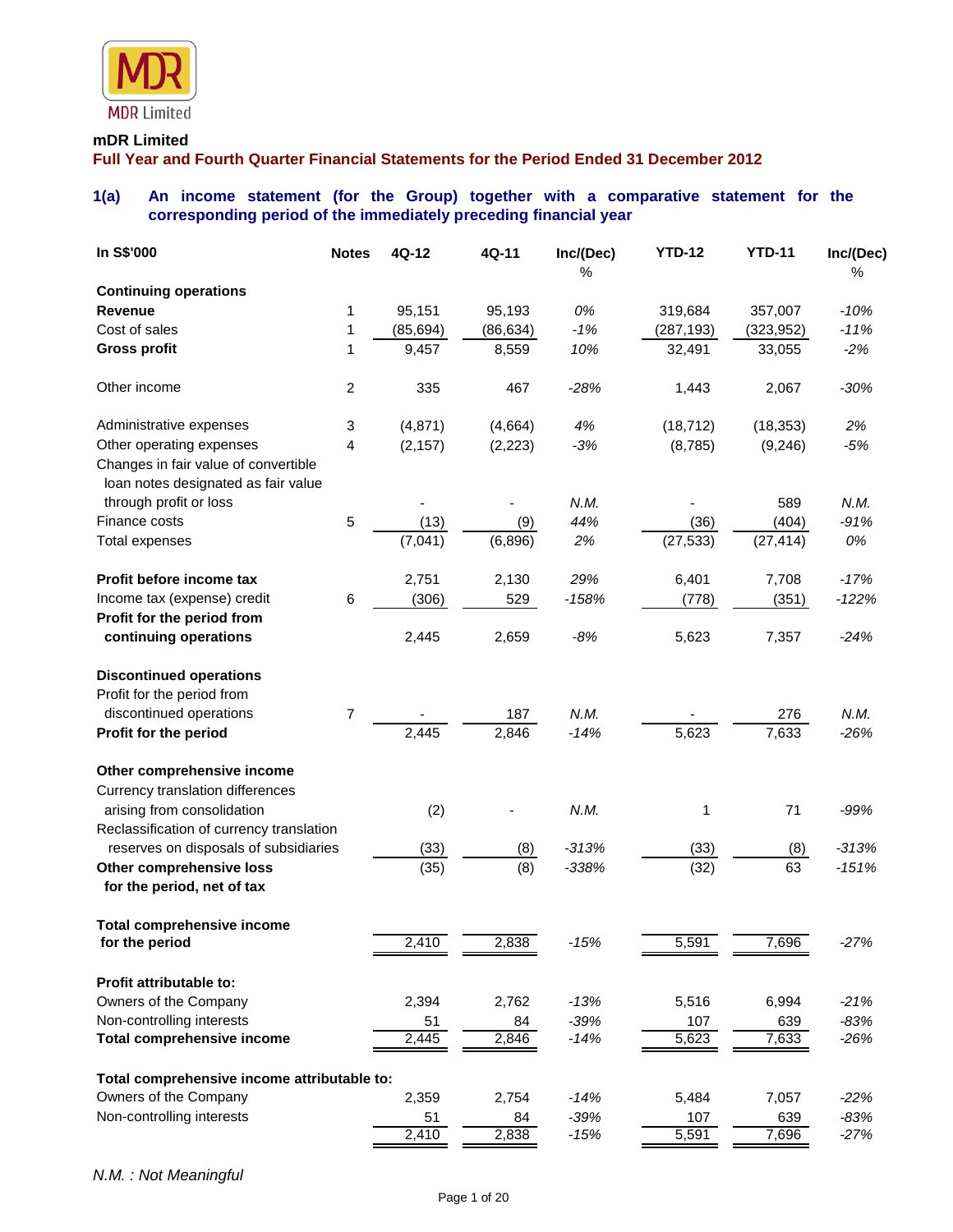#### **1(a)(i) Breakdown and explanatory notes to the income statement**

#### **Note 1** Revenue, cost of sales and gross profit

The Group operates in two business segments – After Market Services ("AMS") and Distribution Management Solutions ("DMS'). The breakdown of revenue and cost of goods sold and spare parts are as follows:

| In S\$'000                         | 4Q-12    | 4Q-11     | <b>YTD-12</b> | <b>YTD-11</b> |
|------------------------------------|----------|-----------|---------------|---------------|
| <b>Revenue</b>                     |          |           |               |               |
| <b>AMS</b>                         | 9,232    | 6,025     | 28,144        | 20,022        |
| <b>DMS</b>                         | 85,919   | 89,168    | 291,540       | 336,985       |
|                                    | 95,151   | 95,193    | 319,684       | 357,007       |
| Cost of goods sold and spare parts |          |           |               |               |
| <b>AMS</b>                         | (7, 439) | (4, 406)  | (22,064)      | (14, 256)     |
| <b>DMS</b>                         | (78,255) | (82, 228) | (265,129)     | (309,696)     |
|                                    | (85,694) | (86,634)  | (287, 193)    | (323,952)     |
| Gross profit                       |          |           |               |               |
| AMS                                | 1,793    | 1,619     | 6,080         | 5,766         |
| <b>DMS</b>                         | 7,664    | 6,940     | 26,411        | 27,289        |
|                                    | 9,457    | 8,559     | 32,491        | 33,055        |
| GP%                                |          |           |               |               |
| AMS                                | 19%      | 27%       | 22%           | 29%           |
| <b>DMS</b>                         | 9%       | 8%        | 9%            | 8%            |
|                                    | 10%      | 9%        | 10%           | 9%            |

#### **Note 2** Other income consist of the following:

| In S\$'000                       | 4Q-12                    | $4Q-11$                  | <b>YTD-12</b> | <b>YTD-11</b>  |
|----------------------------------|--------------------------|--------------------------|---------------|----------------|
| Interest income                  |                          | 3                        |               | 9              |
| Rental income                    | 220                      | 393                      | 1,080         | 1,536          |
| Bad debts recovered - non-trade  | $\overline{\phantom{0}}$ | Ξ.                       | 11            |                |
| Liabilities written back         | -                        | 33                       | -             | 354            |
| Gain on disposal of a subsidiary | 94                       | $\overline{\phantom{0}}$ | 94            | $\blacksquare$ |
| <b>Others</b>                    | 21                       | 38                       | 251           | 161            |
|                                  |                          |                          |               |                |
|                                  | 335                      | 467                      | 1,443         | 2,067          |

#### **Note 3** Administrative expenses

The administrative expenses comprise mainly staff cost.

| In S\$'000        | 4Q-12 | $4Q-11$ | <b>YTD-12</b> | <b>YTD-11</b> |
|-------------------|-------|---------|---------------|---------------|
| <b>Staff Cost</b> |       |         |               |               |
| <b>AMS</b>        | 1,779 | 1,411   | 5,945         | 5,296         |
| <b>DMS</b>        | 2,231 | 2,447   | 9,459         | 9,500         |
|                   | 4,010 | 3,858   | 15,404        | 14,796        |

Included in staff cost is share option expense of \$12,000 and \$56,000 in 4Q-12 and YTD-12 respectively (4Q-11: \$27,000 and YTD-11: \$95,000).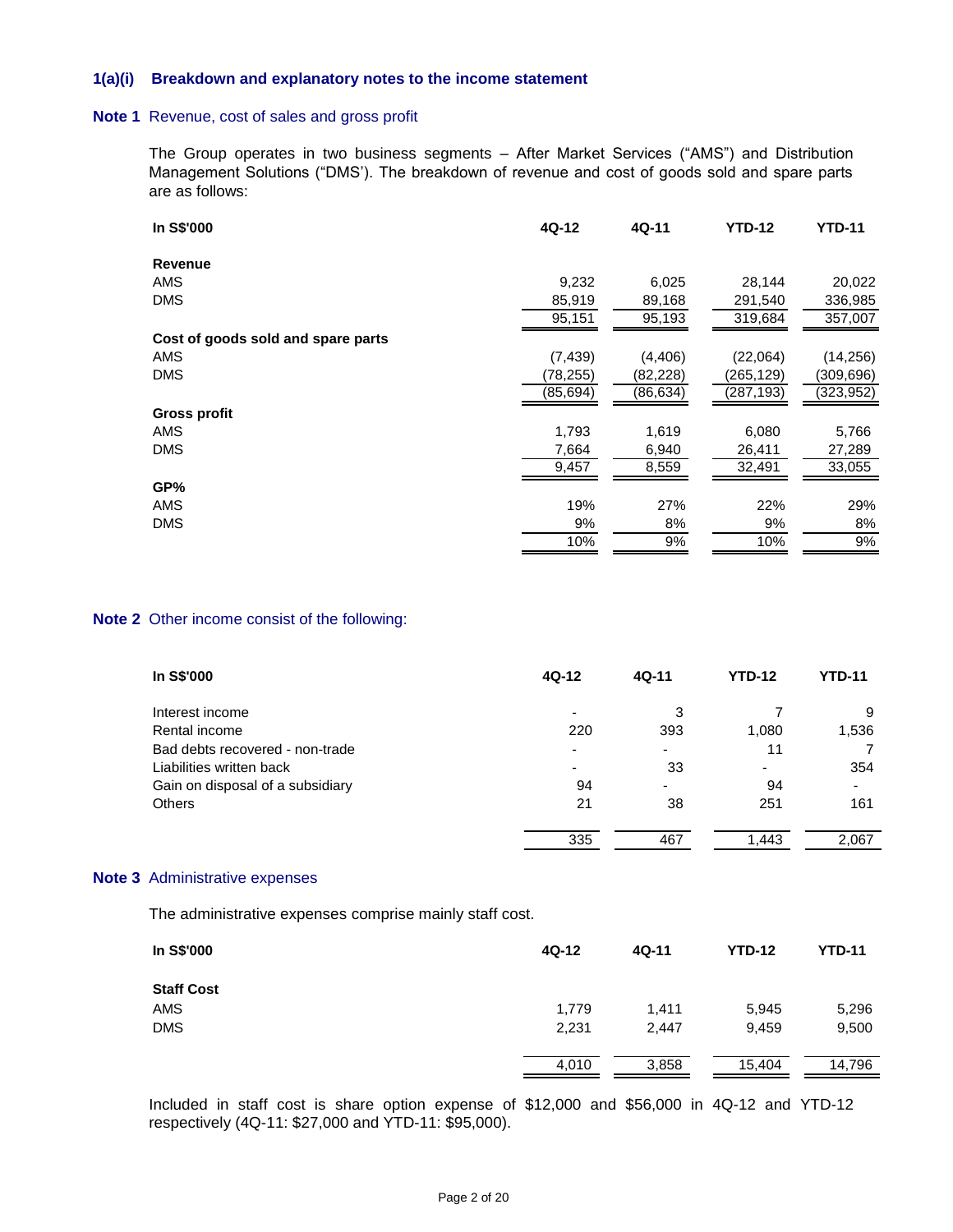#### **Note 4** Other operating expenses consist of the following:

| In S\$'000                                          | 4Q-12          | 4Q-11 | YTD-12 | YTD-11 |
|-----------------------------------------------------|----------------|-------|--------|--------|
| Rental expenses                                     | 1,686          | 1,846 | 6.746  | 7,441  |
| Depreciation expenses                               | 283            | 277   | 1.116  | 1,017  |
| Plant and equipment written off                     | 14             | 36    | 242    | 67     |
| Loss (Gain) on disposal of plant and equipment      | $\blacksquare$ | 9     | (23)   | 13     |
| Allowance (Reversal) for doubtful trade receivables |                | 5     |        | (13)   |
| Allowance for doubtful other receivables            |                |       |        | 49     |
| Bad debts written off - trade                       | 3              | 3     | 3      | 4      |
| Bad debts written off - non-trade                   | 3              |       | 3      | 15     |
| Allowance for inventories                           | 160            | 38    | 653    | 566    |
| Inventories written off                             |                |       |        | 29     |
| Foreign exchange loss                               | 8              |       | 45     | 58     |
|                                                     | 2,157          | 2,223 | 8,785  | 9,246  |

### **Note 5** Finance costs

Finance costs comprise interest on finance leases, as well as interest expense arising from loans and overdrafts drawn down for operating and investing activities in 2011.

#### **Note 6** Income tax expense

In Q4-11, a tax credit of \$0.5 million was recorded due to the write-back of tax provisions of \$0.6 million mainly due to utilization of group relief in respect of prior years.

#### **Note 7** Income statement disclosures for discontinued operations

| In S\$'000                                        | 4Q-12 | 4Q-11 | <b>YTD-12</b> | <b>YTD-11</b> |
|---------------------------------------------------|-------|-------|---------------|---------------|
| <b>Revenue</b>                                    |       |       |               |               |
| Cost of sales                                     |       |       |               |               |
| <b>Gross profit</b>                               |       |       |               |               |
|                                                   |       |       |               |               |
| Other operating income<br>Administrative expenses |       |       |               | (3)           |
| Other operating expenses                          |       | (15)  |               | 107           |
| Finance costs                                     |       |       |               |               |
| (Loss) Profit before income tax                   |       | (15)  |               | 104           |
| Income tax credit                                 |       | 14    |               |               |
| (Loss) Profit for the period                      |       | (1)   |               | 104           |
| Gain from disposal of discontinued operations     |       | 188   |               | 172           |
| Profit from discontinued operations               |       | 187   |               | 276           |

#### 2011

Accord Customer Care Solutions International Limited, After Market Solutions (CE) Pte. Ltd., After Market Solutions (CE) Sdn. Bhd., Playwork Solutions Pte. Ltd. and Tri-Max Pte. Ltd. were deregistered/disposed in 2Q-11.

Pacific Cellular International Limited, a majority-owned dormant subsidiary held through Distribution Management Solutions Pte. Ltd., was deregistered in 4Q-11.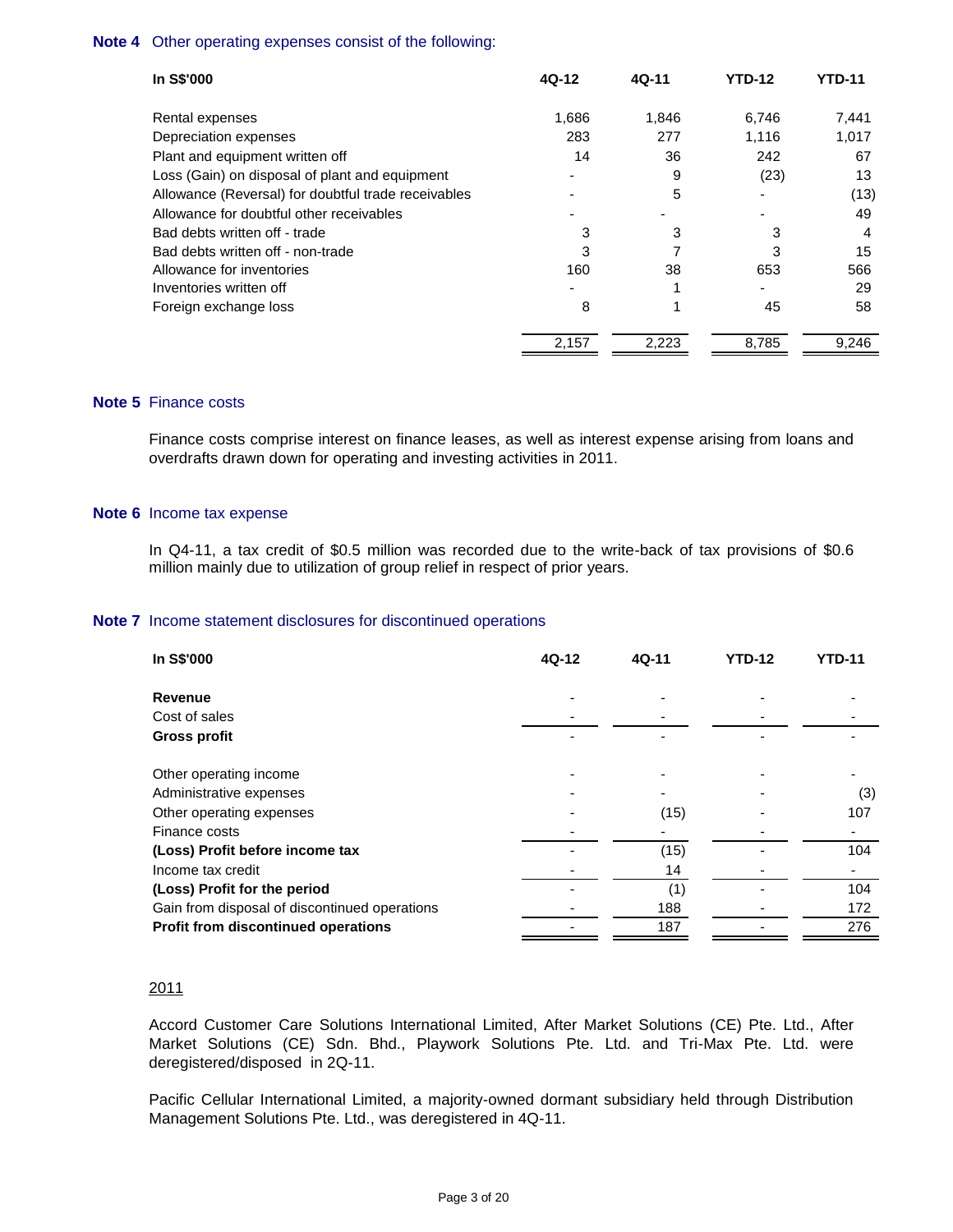## **1(b)(i) Statement of financial position (for the issuer and Group), together with a comparative statement as at the end of the immediately preceding financial year**

|                                                    |              | Group     |           |           | Company   |
|----------------------------------------------------|--------------|-----------|-----------|-----------|-----------|
| In S\$'000                                         | <b>Notes</b> | 31-Dec-12 | 31-Dec-11 | 31-Dec-12 | 31-Dec-11 |
| <b>ASSETS</b>                                      |              |           |           |           |           |
| <b>Current assets</b>                              |              |           |           |           |           |
| Cash and bank balances                             |              | 17,620    | 12,778    | 9,902     | 1,923     |
| Cash pledged                                       |              |           | 2,000     |           |           |
| Trade receivables                                  | 1            | 25,564    | 23,913    | 5,240     | 2,619     |
| Other receivables and prepayments                  | 2            | 4,186     | 3,231     | 14,153    | 12,889    |
| Inventories                                        | 3            | 22,001    | 15,553    | 2,509     | 696       |
| <b>Total current assets</b>                        |              | 69,371    | 57,475    | 31,804    | 18,127    |
| <b>Non-current assets</b>                          |              |           |           |           |           |
| Investment in subsidiaries                         |              |           |           | 14,436    | 14,436    |
| Plant and equipment                                |              | 2,843     | 3,110     | 846       | 654       |
| Other goodwill                                     |              | 2,350     | 2,350     |           |           |
| <b>Total non-current assets</b>                    |              | 5,193     | 5,460     | 15,282    | 15,090    |
| <b>Total assets</b>                                |              | 74,564    | 62,935    | 47,086    | 33,217    |
| <b>Current liabilities</b>                         |              |           |           |           |           |
| Trade payables                                     | 4            | 14,911    | 14,954    | 4,175     | 1,812     |
| Other payables                                     | 5            | 9,099     | 11,720    | 2,337     | 2,656     |
| Current portion of finance leases                  |              | 86        | 81        | 68        | 64        |
| Income tax payable                                 |              | 1,483     | 1,343     |           |           |
| <b>Total current liabilities</b>                   |              | 25,579    | 28,098    | 6,580     | 4,532     |
| <b>Non-current liabilities</b>                     |              |           |           |           |           |
| Finance leases                                     |              | 459       | 545       | 360       | 428       |
| Deferred tax liabilities                           |              | 225       | 154       |           |           |
| <b>Total non-current liabilities</b>               |              | 684       | 699       | 360       | 428       |
| Capital, reserves and<br>non-controlling interests |              |           |           |           |           |
| Share capital                                      |              | 132,856   | 122,117   | 132,856   | 122,117   |
| Capital reserve                                    |              | (859)     | (859)     | 22        | 22        |
| Share options reserve                              |              | 1,548     | 1,590     | 1,548     | 1,590     |
| Foreign currency translation reserve               |              | 168       | 200       |           |           |
| <b>Accumulated losses</b>                          |              | (85, 976) | (89,416)  | (94, 280) | (95, 472) |
| Equity attributable to owners of the               |              |           |           |           |           |
| Company                                            |              | 47,737    | 33,632    | 40,146    | 28,257    |
| Non-controlling interests                          |              | 564       | 506       |           |           |
| <b>Total equity</b>                                |              | 48,301    | 34,138    | 40,146    | 28,257    |
| <b>Total liabilities and equity</b>                |              | 74,564    | 62,935    | 47,086    | 33,217    |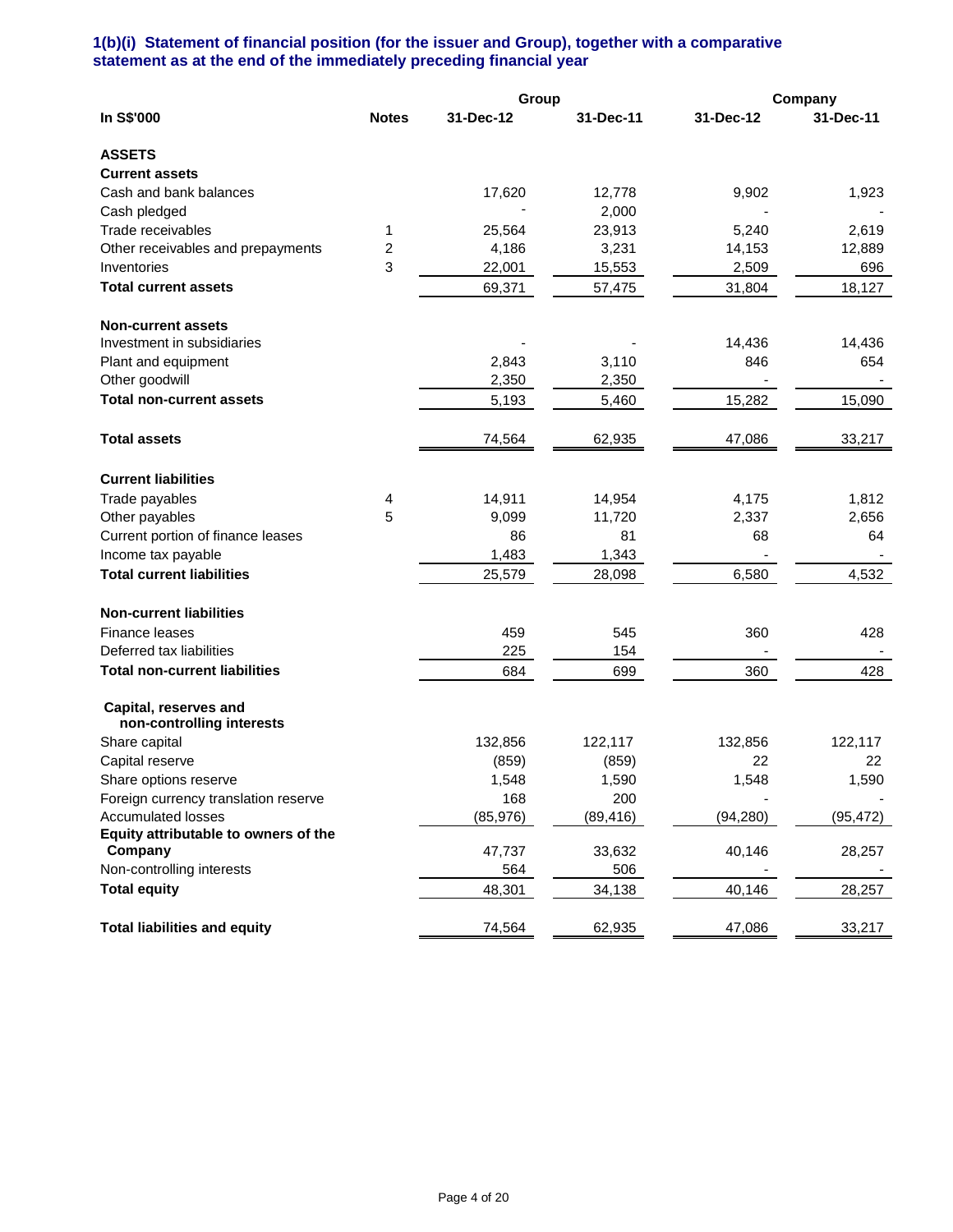#### **Notes**

## **1 Trade receivables**

The Group's trade receivables turnover as at 31 December 2012 is 28 days (31 December 2011: 24 days).

The Group's lower distribution business, which is principally on cash terms, has impacted the trade receivables turnover days.

## **2 Other receivables and prepayments**

The Group's other receivables and prepayments mainly consist of the following:

| <b>S\$'000</b>    | 31-Dec-12 | 31-Dec-11 |
|-------------------|-----------|-----------|
| Rental deposits   | 2.008     | 1.843     |
| Other receivables | 1.856     | 1.017     |
| Prepayments       | 187       | 256       |

Other receivables of \$1.9 million as at 31 December 2012 mainly comprised credit notes of \$0.6 million to be received from principals in relation to sell through, advertising and promotion support.

#### **3 Inventories**

The Group's inventory turnover for the period ended 31 December 2012 is 24 days (31 December 2011: 16 days).

Group inventories as at 31 December 2012 is \$22.0 million (31 December 2011: \$15.6 million).

The increase in inventory holding was mainly due to higher AMS spare parts held, increased purchases of prepaid cards, and increased purchases and holding of higher value handsets (smartphones) towards period end.

#### **4 Trade payables**

The Group's trade payables turnover as at 31 December 2012 is 19 days (31 December 2011: 16 days).

## **5 Other payables**

The Group's other payables consist of the following:

| <b>S\$'000</b>                                                | 31-Dec-12 | 31-Dec-11 |
|---------------------------------------------------------------|-----------|-----------|
| Advertising, promotion and sell through funds from principals | 2,714     | 3.157     |
| Other payables to third parties                               | 698       | 1.396     |
| Accrued staff costs                                           | 1.561     | 1.662     |
| Rebates owing to franchisees                                  | 1.321     | 2,347     |
| Accrued purchases                                             | 244       | 232       |
| Other accrued operating expenses                              | 1,227     | 670       |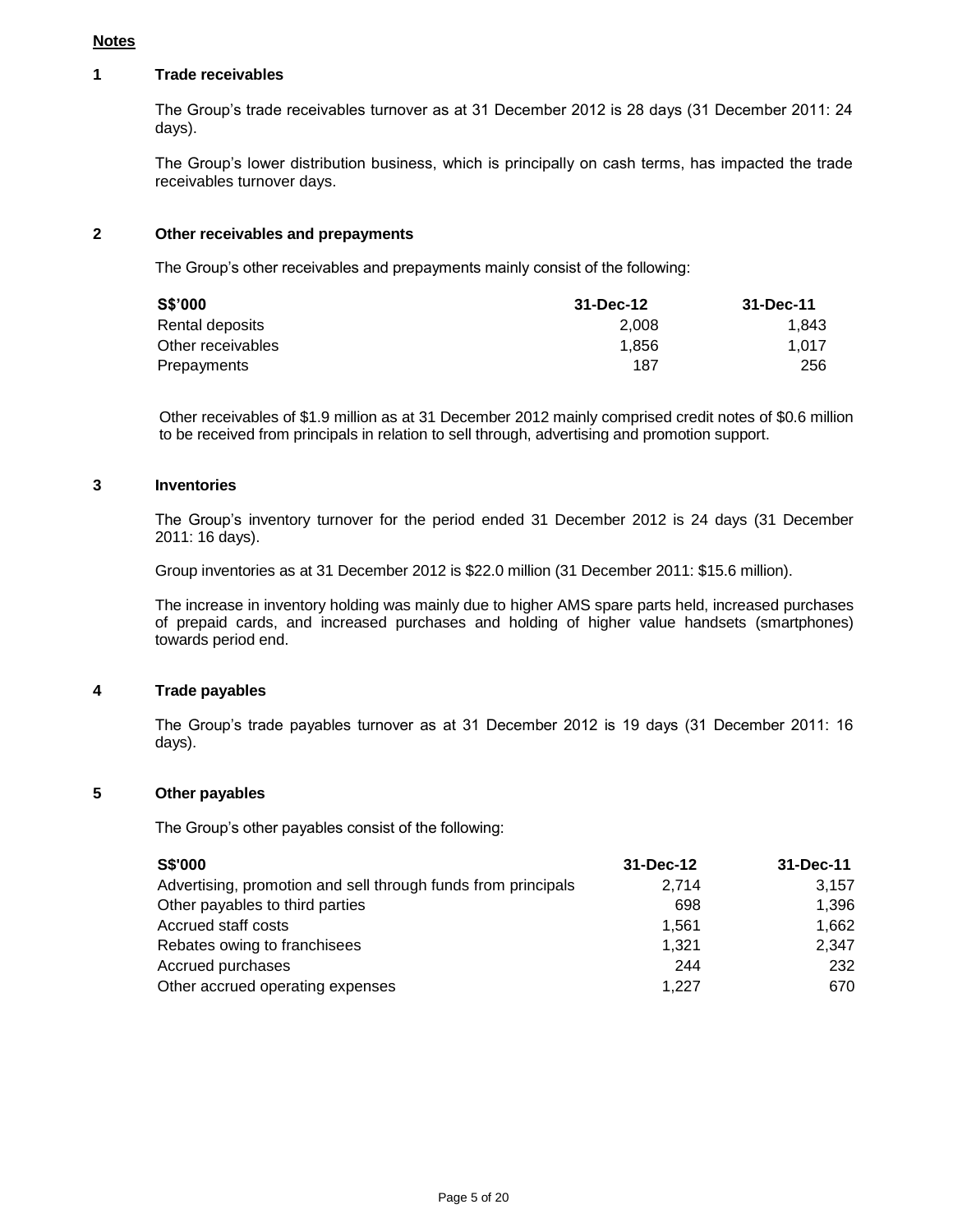## **1(b)(ii) Aggregate amount of Group's borrowings and debt securities**

# **Amount repayable in one year or less, or on demand**

| As at 31-Dec-12     |                       | As at 31-Dec-11     |                       |  |
|---------------------|-----------------------|---------------------|-----------------------|--|
| Secured<br>(\$'000) | Unsecured<br>(\$'000) | Secured<br>(\$'000) | Unsecured<br>(\$'000) |  |
| 86                  | -                     | 81                  |                       |  |

# **Amount repayable after one year**

| As at 31-Dec-12     |                       | As at 31-Dec-11     |                       |  |
|---------------------|-----------------------|---------------------|-----------------------|--|
| Secured<br>(\$'000) | Unsecured<br>(\$'000) | Secured<br>'\$'000) | Unsecured<br>(\$'000) |  |
| 459                 | -                     | 545                 |                       |  |

#### **Details of collateral**

The borrowings are secured on certain motor vehicles held under finance leases.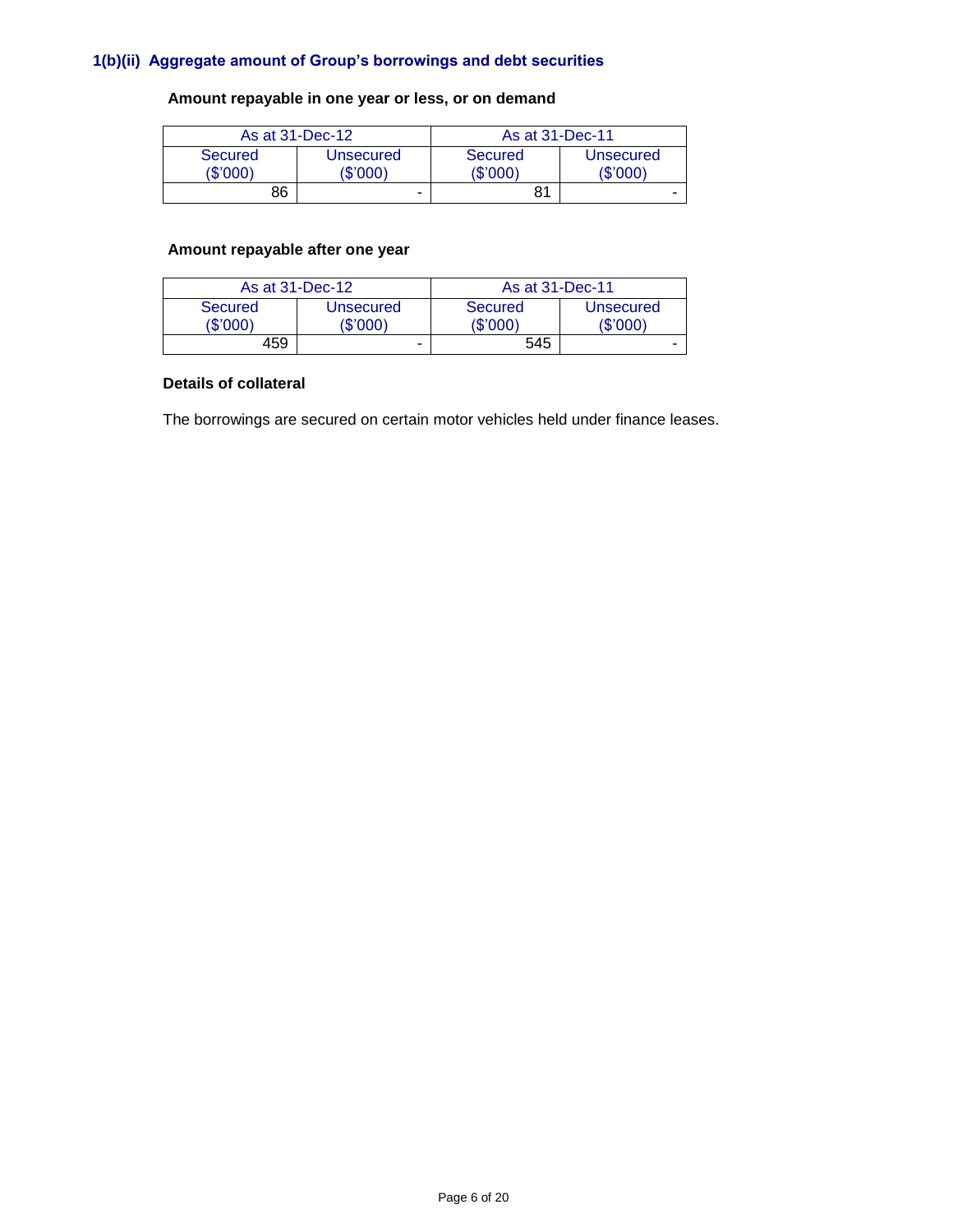## **1(c) A statement of cash flows (for the Group), together with a comparative statement for the corresponding period of the immediately preceding financial year**

| In S\$'000                                                 | 4Q-12   | 4Q-11    | <b>YTD-12</b> | <b>YTD-11</b>  |
|------------------------------------------------------------|---------|----------|---------------|----------------|
| <b>Operating activities</b>                                |         |          |               |                |
| Profit before income tax from continuing operations        | 2,751   | 2,130    | 6,401         | 7,708          |
| Profit before income tax from discontinued operations      |         | 173      |               | 276            |
|                                                            | 2,751   | 2,303    | 6,401         | 7,984          |
| Adjustments for:                                           |         |          |               |                |
| Depreciation expense                                       | 283     | 277      | 1,116         | 1,017          |
| Interest expense                                           | 13      | 9        | 36            | 404            |
| Interest income                                            |         | (3)      | (7)           | (9)            |
| Loss (Gain) on disposal of plant and equipment             |         | 9        | (23)          | 13             |
| Plant and equipment written off                            | 14      | 36       | 242           | 67             |
| Allowance (Reversal) for impairment of plant and equipment |         |          |               | (34)           |
| Allowance for inventories                                  | 160     | 38       | 653           | 566            |
| Inventories written off                                    |         | 1        |               | 29             |
| Bad debts written off - trade                              | 3       | 3        | 3             | $\overline{4}$ |
| Bad debts written off - non-trade                          | 3       | 7        | 3             | 15             |
| Allowance (Reversal) for doubtful trade receivables        |         | 9        |               | (85)           |
| Allowance for doubtful other receivables                   |         | 7        |               | 32             |
| Employee share-based payments                              | 12      | 27       | 56            | 95             |
| Professional fees settled by shares                        |         |          |               | 510            |
| Gain arising from de-consolidation of disposed             |         |          |               |                |
| subsidiaries                                               | (94)    | (188)    | (94)          | (172)          |
| Changes in fair value of convertible loan notes            |         |          |               |                |
| designated as fair value through profit or loss            |         |          |               | (589)          |
| Liabilities written back                                   |         | (33)     |               | (354)          |
| Net foreign exchange (gains) losses                        | (2)     | 2        | 1             | 72             |
| Operating cash flows before movements in working capital   | 3,143   | 2,504    | 8,387         | 9,565          |
| Trade receivables                                          | (138)   | (4, 164) | (1,654)       | (572)          |
| Other receivables and prepayments                          | 1,222   | 619      | (959)         | 448            |
| Inventories                                                | 209     | (3, 345) | (7, 101)      | (3,024)        |
| Trade payables                                             | (994)   | 1,532    | (35)          | 2,151          |
| Other payables                                             | (2,252) | 432      | (2, 566)      | 983            |
| Cash generated from (used in) operations                   | 1,190   | (2, 422) | (3,928)       | 9,551          |
| Interest received                                          |         | 3        | 7             | 9              |
| Income tax paid                                            | (7)     | 68       | (567)         | (754)          |
| Net cash from (used in) operating activities               | 1,183   | (2, 351) | (4, 488)      | 8,806          |
|                                                            |         |          |               |                |
| <b>Investing activities</b>                                |         |          |               |                |
| Disposal of subsidiaries (Note A)                          |         | (3)      |               | (3)            |
|                                                            |         |          |               |                |
| Proceeds from disposal of plant and equipment              | 3       | 62       | 127           | 63             |
| Acquisition of non-controlling interest in a subsidiary    |         | (350)    | ÷             | (350)          |
| Purchase of plant and equipment                            | (254)   | (577)    | (1, 195)      | (1, 478)       |
| Net cash used in investing activities                      | (251)   | (868)    | (1,068)       | (1,768)        |
|                                                            |         |          |               |                |
| <b>Financing activities</b>                                |         |          |               |                |
| Interest paid                                              | (13)    | (9)      | (36)          | (404)          |
| Proceeds from issuance of ordinary shares, net             | 3,565   | (41)     | 10,640        | 7,942          |
| Repayment of obligations under finance leases              | (21)    | (19)     | (81)          | (32)           |
| Dividends paid to shareholders of parent company           | -       |          | (2,076)       |                |
| Dividends paid to non-controlling interest                 | (49)    | (37)     | (49)          | (37)           |
| Repayment of convertible bonds                             |         |          |               | (5,300)        |
| Cash pledged                                               |         | ٠        | 2,000         | 224            |
| Net cash from (used in) financing activities               | 3,482   | (106)    | 10,398        | 2,393          |
|                                                            |         |          |               |                |
| Net increase (decrease) in cash and cash equivalents       | 4,414   | (3, 325) | 4,842         | 9,431          |
| Cash and cash equivalents at beginning of period           | 13,206  | 16,103   | 12,778        | 3,347          |
| Cash and cash equivalents at end of period                 | 17,620  | 12,778   | 17,620        | 12,778         |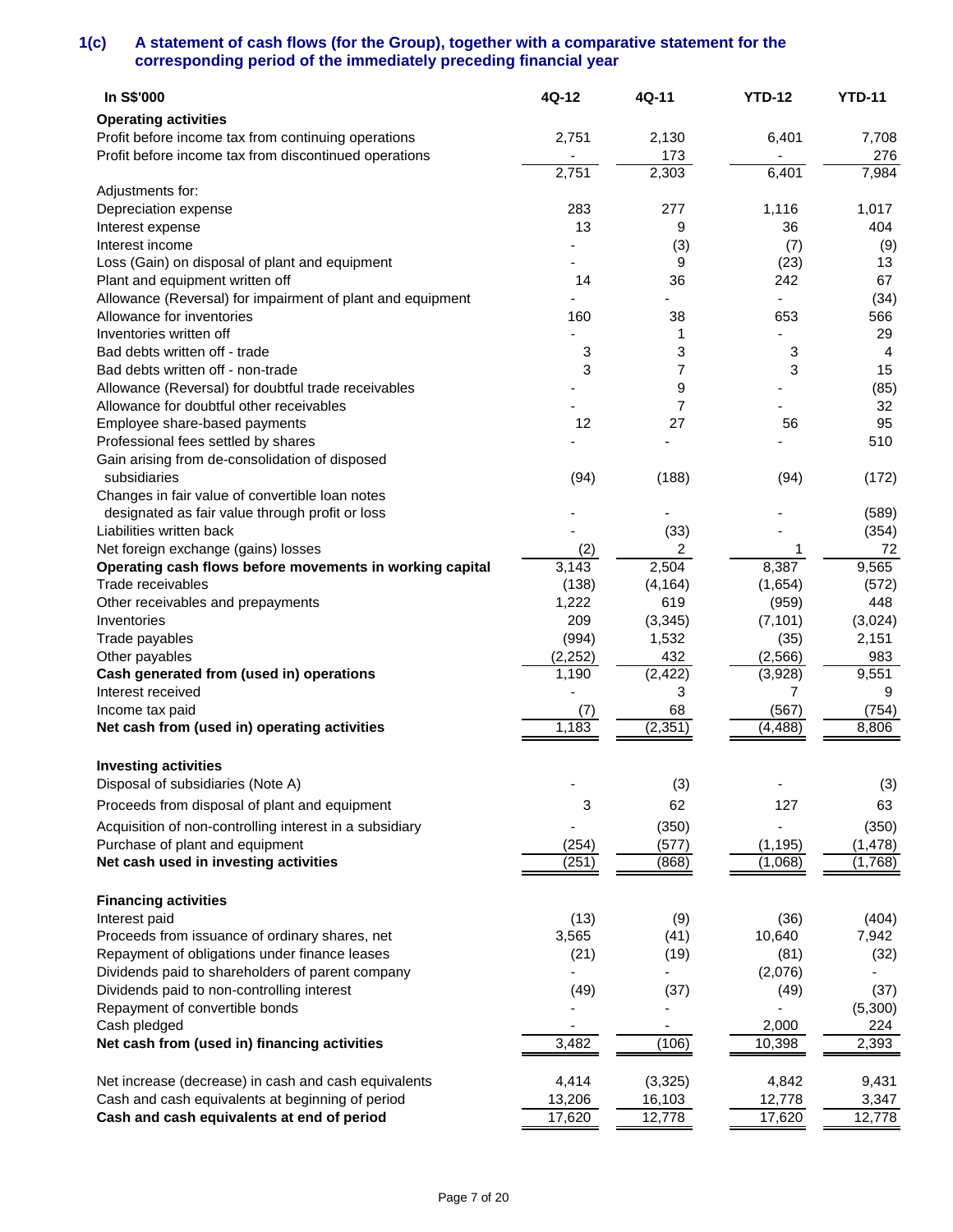## **Notes**

## **A. Disposal of subsidiaries**

### 2012

The Group has amalgamated Distribution Management Solutions Pte. Ltd. and iDistribution Pte. Ltd with effect from 1 June 2012 with the former continuing as the surviving entity. The amalgamation has no impact on the consolidated financial statements.

In 4Q-12, the Group commenced liquidation of its wholly-owned subsidiary mDRL (M) Sdn. Bhd.

## 2011

In 2Q-11, Accord Customer Care Solutions International Limited, After Market Solutions (CE) Pte. Ltd., After Market Solutions (CE) Sdn. Bhd., Playwork Solutions Pte. Ltd. and Tri-Max Pte. Ltd. were deregistered/disposed.

In 4Q-11, Pacific Cellular International Limited, a majority-owned dormant subsidiary held through Distribution Management Solutions Pte. Ltd. was deregistered.

The carrying value of assets disposed and liabilities discharged were as follows:

| In S\$'000                                                                                                     | $4Q-12$      | $4Q-11$              | <b>YTD-12</b> | <b>YTD-11</b>              |
|----------------------------------------------------------------------------------------------------------------|--------------|----------------------|---------------|----------------------------|
| Assets<br><b>Liabilities</b><br>Foreign currency translation reserve<br>Non-controlling interests derecognised | (63)<br>(33) | (27)<br>(8)<br>(153) | (63)<br>(33)  | 19<br>(30)<br>(8)<br>(153) |
| Net assets                                                                                                     | (94)         | (188)                | (94)          | (172)                      |
| Proceeds received<br>Cash balance in subsidiaries                                                              |              |                      |               |                            |
| disposed off<br>Cash outflows on disposal                                                                      |              | (3)<br>'3)           |               | (3)<br>(3)                 |

#### **B. Cash and cash equivalent at end of period comprise of:**

| In S\$'000                | $4Q-12$ | $4Q-11$ |  |
|---------------------------|---------|---------|--|
| Cash                      | 17.620  | 14.778  |  |
| Less: Cash pledged        |         | (2,000) |  |
| Cash and cash equivalents | 17,620  | 12,778  |  |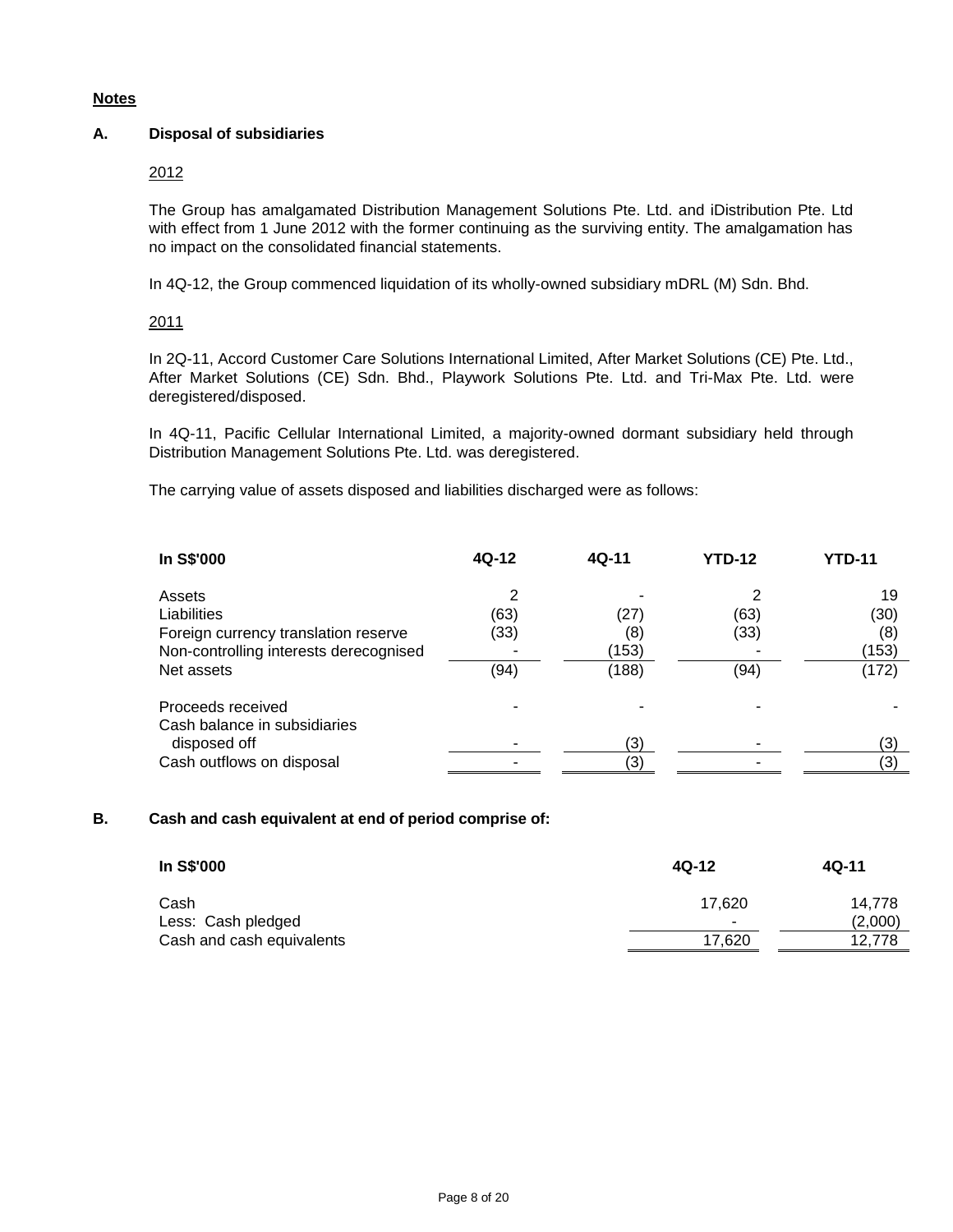**1(d)(i) A statement (for the issuer and Group) showing either (i) all changes in equity or (ii) changes in equity other than those arising from capitalisation issues and distributions to shareholders, together with a comparative statement for the corresponding period of the immediately preceding financial year**

| <b>Share</b><br>options<br><b>Capital</b><br>translation Accumulated<br>to equity Non-controlling<br>holders<br><b>interests</b><br>In S\$'000<br>capital<br><b>Total</b><br>losses<br>reserve<br>reserve<br>reserve<br>Group<br>122,117<br>34,138<br>(859)<br>200<br>(89, 416)<br>33,632<br>Balance as at 1 January 2012<br>1,590<br>506<br>Total comprehensive income for the period<br>1,529<br>1,529<br>28<br>1,557<br>Issue of shares upon share options exercised<br>72<br>72<br>99<br>(27)<br>1,142<br>Issue of shares upon conversion of warrants<br>1,142<br>1,142<br>Recognition of share-based payments<br>24<br>24<br>24<br>(859)<br>1,587<br>200<br>123,358<br>(87, 887)<br>36,399<br>534<br>36,933<br>Balance as at 31 March 2012<br>813<br>812<br>Total comprehensive income for the period<br>10<br>823<br>(2,076)<br>(2,076)<br>(2,076)<br><b>Dividends</b><br>Issue of shares upon share options exercised<br>253<br>(71)<br>182<br>182<br>Issue of shares upon conversion of warrants<br>4,163<br>4,163<br>4,163<br>Recognition of share-based payments<br>9<br>9<br>9<br>1,525<br>201<br>40,034<br>127,774<br>(859)<br>(89, 151)<br>39,490<br>544<br>Balance as at 30 June 2012<br>783<br>18<br>2<br>781<br>801<br>Total comprehensive income for the period<br>1,517<br>1,517<br>Issue of shares upon conversion of warrants<br>1,517<br>Recognition of share-based payments<br>11<br>11<br>11<br>(859)<br>1,536<br>203<br>(88, 370)<br>41,801<br>562<br>129,291<br>42,363<br>Balance as at 30 September 2012<br>(35)<br>2,394<br>Total comprehensive income for the period<br>2,359<br>51<br>2,410<br>Issue of shares upon conversion of warrants<br>3,565<br>3,565<br>3,565<br>Dividends paid to non-controlling interest<br>(49)<br>(49)<br>Recognition of share-based payments<br>12<br>12<br>12<br>(859)<br>1,548<br>168<br>(85, 976)<br>47,737<br>564<br>48,301<br>Balance as at 31 December 2012<br>132,856 | <b>Attributable</b><br><b>Share</b><br><b>Currency</b> |  |  |  |  |  |  |
|-----------------------------------------------------------------------------------------------------------------------------------------------------------------------------------------------------------------------------------------------------------------------------------------------------------------------------------------------------------------------------------------------------------------------------------------------------------------------------------------------------------------------------------------------------------------------------------------------------------------------------------------------------------------------------------------------------------------------------------------------------------------------------------------------------------------------------------------------------------------------------------------------------------------------------------------------------------------------------------------------------------------------------------------------------------------------------------------------------------------------------------------------------------------------------------------------------------------------------------------------------------------------------------------------------------------------------------------------------------------------------------------------------------------------------------------------------------------------------------------------------------------------------------------------------------------------------------------------------------------------------------------------------------------------------------------------------------------------------------------------------------------------------------------------------------------------------------------------------------------------------------------------------------------------------------------|--------------------------------------------------------|--|--|--|--|--|--|
|                                                                                                                                                                                                                                                                                                                                                                                                                                                                                                                                                                                                                                                                                                                                                                                                                                                                                                                                                                                                                                                                                                                                                                                                                                                                                                                                                                                                                                                                                                                                                                                                                                                                                                                                                                                                                                                                                                                                         |                                                        |  |  |  |  |  |  |
|                                                                                                                                                                                                                                                                                                                                                                                                                                                                                                                                                                                                                                                                                                                                                                                                                                                                                                                                                                                                                                                                                                                                                                                                                                                                                                                                                                                                                                                                                                                                                                                                                                                                                                                                                                                                                                                                                                                                         |                                                        |  |  |  |  |  |  |
|                                                                                                                                                                                                                                                                                                                                                                                                                                                                                                                                                                                                                                                                                                                                                                                                                                                                                                                                                                                                                                                                                                                                                                                                                                                                                                                                                                                                                                                                                                                                                                                                                                                                                                                                                                                                                                                                                                                                         |                                                        |  |  |  |  |  |  |
|                                                                                                                                                                                                                                                                                                                                                                                                                                                                                                                                                                                                                                                                                                                                                                                                                                                                                                                                                                                                                                                                                                                                                                                                                                                                                                                                                                                                                                                                                                                                                                                                                                                                                                                                                                                                                                                                                                                                         |                                                        |  |  |  |  |  |  |
|                                                                                                                                                                                                                                                                                                                                                                                                                                                                                                                                                                                                                                                                                                                                                                                                                                                                                                                                                                                                                                                                                                                                                                                                                                                                                                                                                                                                                                                                                                                                                                                                                                                                                                                                                                                                                                                                                                                                         |                                                        |  |  |  |  |  |  |
|                                                                                                                                                                                                                                                                                                                                                                                                                                                                                                                                                                                                                                                                                                                                                                                                                                                                                                                                                                                                                                                                                                                                                                                                                                                                                                                                                                                                                                                                                                                                                                                                                                                                                                                                                                                                                                                                                                                                         |                                                        |  |  |  |  |  |  |
|                                                                                                                                                                                                                                                                                                                                                                                                                                                                                                                                                                                                                                                                                                                                                                                                                                                                                                                                                                                                                                                                                                                                                                                                                                                                                                                                                                                                                                                                                                                                                                                                                                                                                                                                                                                                                                                                                                                                         |                                                        |  |  |  |  |  |  |
|                                                                                                                                                                                                                                                                                                                                                                                                                                                                                                                                                                                                                                                                                                                                                                                                                                                                                                                                                                                                                                                                                                                                                                                                                                                                                                                                                                                                                                                                                                                                                                                                                                                                                                                                                                                                                                                                                                                                         |                                                        |  |  |  |  |  |  |
|                                                                                                                                                                                                                                                                                                                                                                                                                                                                                                                                                                                                                                                                                                                                                                                                                                                                                                                                                                                                                                                                                                                                                                                                                                                                                                                                                                                                                                                                                                                                                                                                                                                                                                                                                                                                                                                                                                                                         |                                                        |  |  |  |  |  |  |
|                                                                                                                                                                                                                                                                                                                                                                                                                                                                                                                                                                                                                                                                                                                                                                                                                                                                                                                                                                                                                                                                                                                                                                                                                                                                                                                                                                                                                                                                                                                                                                                                                                                                                                                                                                                                                                                                                                                                         |                                                        |  |  |  |  |  |  |
|                                                                                                                                                                                                                                                                                                                                                                                                                                                                                                                                                                                                                                                                                                                                                                                                                                                                                                                                                                                                                                                                                                                                                                                                                                                                                                                                                                                                                                                                                                                                                                                                                                                                                                                                                                                                                                                                                                                                         |                                                        |  |  |  |  |  |  |
|                                                                                                                                                                                                                                                                                                                                                                                                                                                                                                                                                                                                                                                                                                                                                                                                                                                                                                                                                                                                                                                                                                                                                                                                                                                                                                                                                                                                                                                                                                                                                                                                                                                                                                                                                                                                                                                                                                                                         |                                                        |  |  |  |  |  |  |
|                                                                                                                                                                                                                                                                                                                                                                                                                                                                                                                                                                                                                                                                                                                                                                                                                                                                                                                                                                                                                                                                                                                                                                                                                                                                                                                                                                                                                                                                                                                                                                                                                                                                                                                                                                                                                                                                                                                                         |                                                        |  |  |  |  |  |  |
|                                                                                                                                                                                                                                                                                                                                                                                                                                                                                                                                                                                                                                                                                                                                                                                                                                                                                                                                                                                                                                                                                                                                                                                                                                                                                                                                                                                                                                                                                                                                                                                                                                                                                                                                                                                                                                                                                                                                         |                                                        |  |  |  |  |  |  |
|                                                                                                                                                                                                                                                                                                                                                                                                                                                                                                                                                                                                                                                                                                                                                                                                                                                                                                                                                                                                                                                                                                                                                                                                                                                                                                                                                                                                                                                                                                                                                                                                                                                                                                                                                                                                                                                                                                                                         |                                                        |  |  |  |  |  |  |
|                                                                                                                                                                                                                                                                                                                                                                                                                                                                                                                                                                                                                                                                                                                                                                                                                                                                                                                                                                                                                                                                                                                                                                                                                                                                                                                                                                                                                                                                                                                                                                                                                                                                                                                                                                                                                                                                                                                                         |                                                        |  |  |  |  |  |  |
|                                                                                                                                                                                                                                                                                                                                                                                                                                                                                                                                                                                                                                                                                                                                                                                                                                                                                                                                                                                                                                                                                                                                                                                                                                                                                                                                                                                                                                                                                                                                                                                                                                                                                                                                                                                                                                                                                                                                         |                                                        |  |  |  |  |  |  |
|                                                                                                                                                                                                                                                                                                                                                                                                                                                                                                                                                                                                                                                                                                                                                                                                                                                                                                                                                                                                                                                                                                                                                                                                                                                                                                                                                                                                                                                                                                                                                                                                                                                                                                                                                                                                                                                                                                                                         |                                                        |  |  |  |  |  |  |
|                                                                                                                                                                                                                                                                                                                                                                                                                                                                                                                                                                                                                                                                                                                                                                                                                                                                                                                                                                                                                                                                                                                                                                                                                                                                                                                                                                                                                                                                                                                                                                                                                                                                                                                                                                                                                                                                                                                                         |                                                        |  |  |  |  |  |  |
|                                                                                                                                                                                                                                                                                                                                                                                                                                                                                                                                                                                                                                                                                                                                                                                                                                                                                                                                                                                                                                                                                                                                                                                                                                                                                                                                                                                                                                                                                                                                                                                                                                                                                                                                                                                                                                                                                                                                         |                                                        |  |  |  |  |  |  |
|                                                                                                                                                                                                                                                                                                                                                                                                                                                                                                                                                                                                                                                                                                                                                                                                                                                                                                                                                                                                                                                                                                                                                                                                                                                                                                                                                                                                                                                                                                                                                                                                                                                                                                                                                                                                                                                                                                                                         |                                                        |  |  |  |  |  |  |
|                                                                                                                                                                                                                                                                                                                                                                                                                                                                                                                                                                                                                                                                                                                                                                                                                                                                                                                                                                                                                                                                                                                                                                                                                                                                                                                                                                                                                                                                                                                                                                                                                                                                                                                                                                                                                                                                                                                                         |                                                        |  |  |  |  |  |  |
|                                                                                                                                                                                                                                                                                                                                                                                                                                                                                                                                                                                                                                                                                                                                                                                                                                                                                                                                                                                                                                                                                                                                                                                                                                                                                                                                                                                                                                                                                                                                                                                                                                                                                                                                                                                                                                                                                                                                         |                                                        |  |  |  |  |  |  |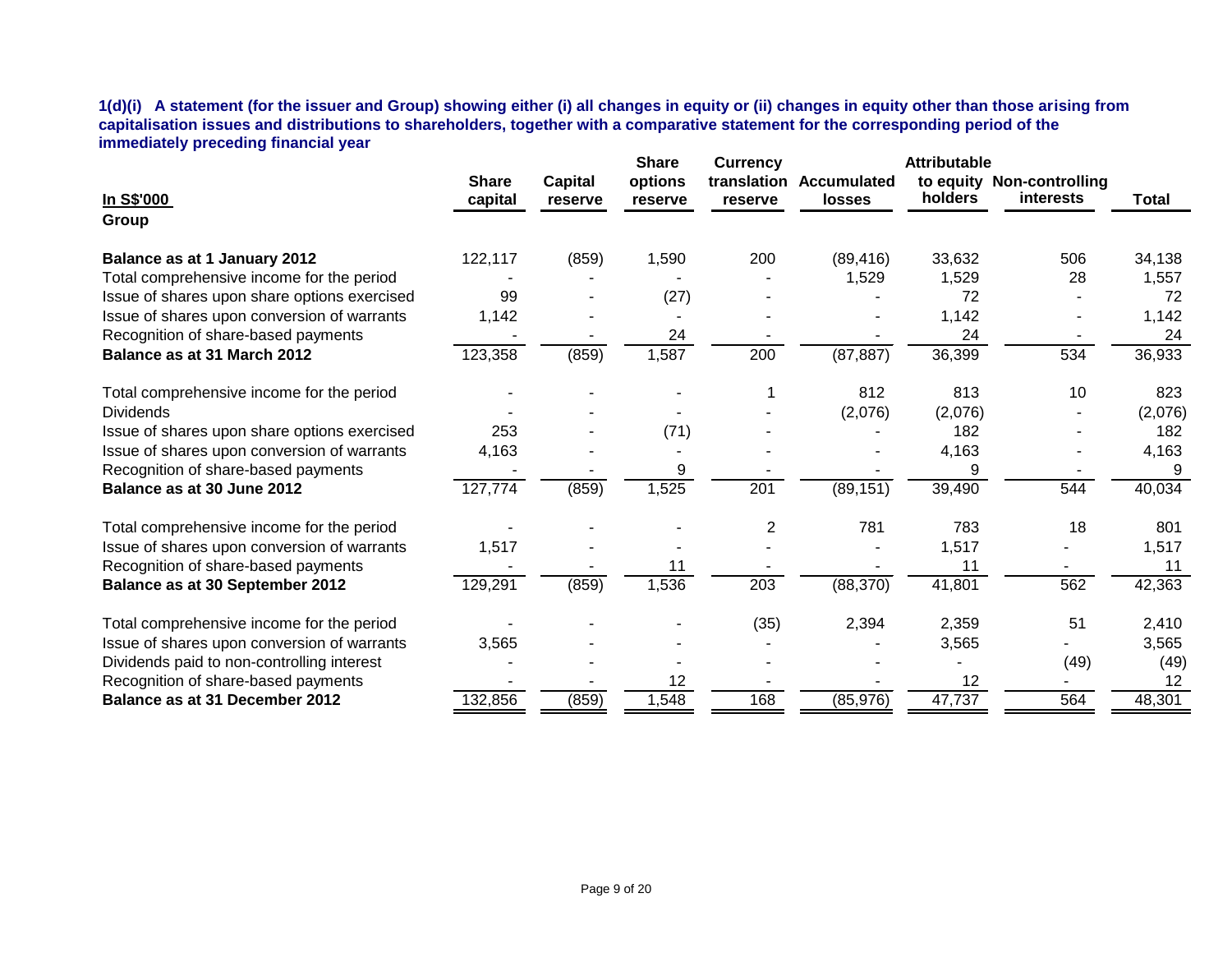|                                                                         |                         |                           | <b>Share</b>       | <b>Currency</b> |                                          | <b>Attributable</b> |                                               |              |
|-------------------------------------------------------------------------|-------------------------|---------------------------|--------------------|-----------------|------------------------------------------|---------------------|-----------------------------------------------|--------------|
| In S\$'000                                                              | <b>Share</b><br>capital | <b>Capital</b><br>reserve | options<br>reserve | reserve         | translation Accumulated<br><b>losses</b> | holders             | to equity Non-controlling<br><b>interests</b> | <b>Total</b> |
| Group                                                                   |                         |                           |                    |                 |                                          |                     |                                               |              |
| Balance as at 1 January 2011                                            | 109,456                 | 22                        | 1,528              | 137             | (96, 434)                                | 14,709              | 3,676                                         | 18,385       |
| Total comprehensive income for the period                               |                         |                           |                    | 37              | 1,187                                    | 1,224               | 309                                           | 1,533        |
| Issue of shares upon conversion of convertible notes                    | 50                      |                           |                    |                 |                                          | 50                  |                                               | 50           |
| Recognition of share-based payments                                     |                         |                           | 12                 |                 |                                          | 12                  |                                               | 12           |
| Balance as at 31 March 2011                                             | 109,506                 | $\overline{22}$           | 1,540              | 174             | (95, 247)                                | 15,995              | 3,985                                         | 19,980       |
| Total comprehensive income for the period                               |                         |                           |                    | 17              | 1,425                                    | 1,442               | 187                                           | 1,629        |
| Issue of shares upon share options exercised                            | 29                      |                           | (9)                |                 |                                          | 20                  |                                               | 20           |
| Issue of shares for settlement of advisory fees                         | 510                     |                           |                    |                 |                                          | 510                 |                                               | 510          |
| Effect of acquiring part of non-controlling interest in                 |                         |                           |                    |                 |                                          |                     |                                               |              |
| a subisidary                                                            | 4,150                   | (911)                     |                    |                 |                                          | 3,239               | (3,239)                                       |              |
| Reversal of expenses related to equity-settled                          |                         |                           |                    |                 |                                          |                     |                                               |              |
| share-based payment                                                     |                         |                           | (24)               |                 | 24                                       |                     |                                               |              |
| Recognition of share-based payments                                     |                         |                           | 29                 |                 |                                          | 29                  |                                               | 29           |
| Balance as at 30 June 2011                                              | 114,195                 | (889)                     | 1,536              | 191             | (93, 798)                                | 21,235              | 933                                           | 22,168       |
| Total comprehensive income for the period                               |                         |                           |                    | 17              | 1,620                                    | 1,637               | 59                                            | 1,696        |
| Issue of placement shares                                               | 488                     |                           |                    |                 |                                          | 488                 |                                               | 488          |
| Expenses in relation to issuance of placement shares                    | (13)                    |                           |                    |                 |                                          | (13)                |                                               | (13)         |
| Issue of shares pursuant to right cum warrant issue                     | 7,898                   |                           |                    |                 |                                          | 7,898               |                                               | 7,898        |
| Expenses in relation to issuance of right shares                        | (410)                   |                           |                    |                 |                                          | (410)               |                                               | (410)        |
| Recognition of share-based payments                                     |                         |                           | 27                 |                 |                                          | 27                  |                                               | 27           |
| Balance as at 30 September 2011                                         | 122,158                 | (889)                     | 1,563              | 208             | (92, 178)                                | 30,862              | 992                                           | 31,854       |
| Total comprehensive income for the period                               |                         |                           |                    | (8)             | 2,762                                    | 2,754               | 84                                            | 2,838        |
| Effect of acquiring part of non-controlling interest in<br>a subisidary |                         | 30                        |                    |                 |                                          | 30                  | (533)                                         | (503)        |
| Dividends paid to non-controlling interest                              |                         |                           |                    |                 |                                          |                     | (37)                                          | (37)         |
| Expenses in relation to issuance of right shares                        | (41)                    |                           |                    |                 |                                          | (41)                |                                               | (41)         |
| Recognition of share-based payments                                     |                         |                           | 27                 |                 |                                          | 27                  |                                               | 27           |
| Balance as at 31 December 2011                                          | 122,117                 | (859)                     | 1,590              | 200             | (89, 416)                                | 33,632              | 506                                           | 34,138       |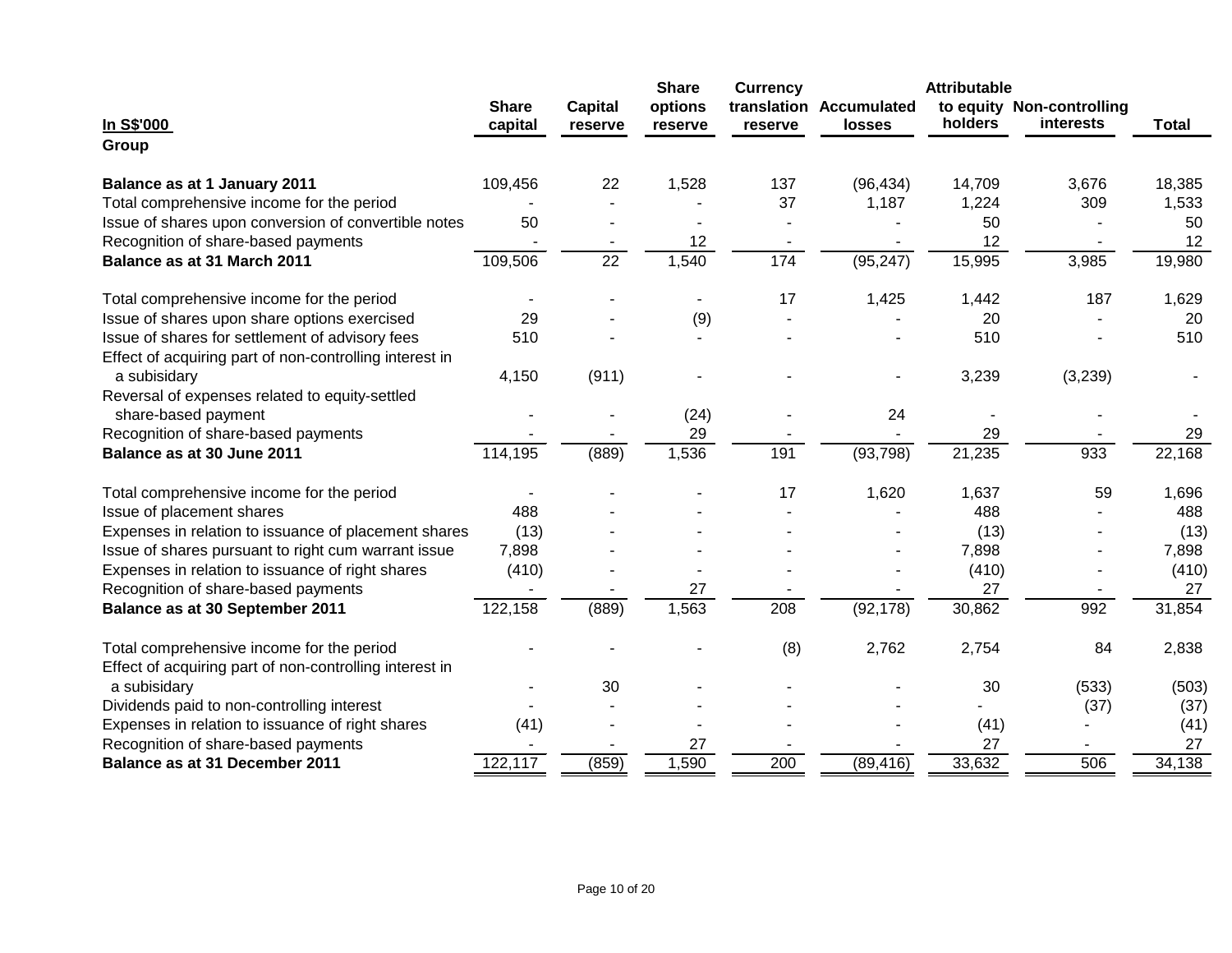|                                                       | <b>Share</b> | Capital | options | <b>Accumulated</b> |              |
|-------------------------------------------------------|--------------|---------|---------|--------------------|--------------|
| In S\$'000                                            | capital      | reserve | reserve | losses             | <b>Total</b> |
| Company                                               |              |         |         |                    |              |
| Balance as at 1 January 2012                          | 122,117      | 22      | 1,590   | (95, 472)          | 28,257       |
| Total comprehensive income for the period             |              |         |         | 364                | 364          |
| Issue of shares upon share options exercised          | 99           |         | (27)    |                    | 72           |
| Issue of shares upon conversion of warrants           | 1,142        |         |         |                    | 1,142        |
| Recognition of share-based payments                   |              |         | 24      |                    | 24           |
| Balance as at 31 March 2012                           | 123,358      | 22      | 1,587   | (95, 108)          | 29,859       |
|                                                       |              |         |         |                    |              |
| Total comprehensive income for the period             |              |         |         | 444                | 444          |
| <b>Dividends</b>                                      |              |         |         | (2,076)            | (2,076)      |
| Issue of shares upon share options exercised          | 253          |         | (71)    |                    | 182          |
| Issue of shares upon conversion of warrants           | 4,163        |         |         |                    | 4,163        |
| Recognition of share-based payments                   |              |         | 9       |                    | 9            |
| Balance as at 30 June 2012                            | 127,774      | 22      | 1,525   | (96, 740)          | 32,581       |
| Total comprehensive income for the period             |              |         |         | 135                | 135          |
| Issue of shares upon conversion of warrants           | 1,517        |         |         |                    | 1,517        |
| Recognition of share-based payments                   |              |         | 11      |                    | 11           |
| Balance as at 30 September 2012                       | 129,291      | 22      | 1,536   | (96, 605)          | 34,244       |
| Total comprehensive income for the period             |              |         |         | 2,325              | 2,325        |
| Issue of shares upon conversion of warrants           | 3,565        |         |         |                    | 3,565        |
| Recognition of share-based payments                   |              |         | 12      |                    | 12           |
| Balance as at 31 December 2012                        | 132,856      | 22      | 1,548   | (94, 280)          | 40,146       |
|                                                       |              |         |         |                    |              |
| Balance as at 1 January 2011                          | 109,456      | 22      | 1,528   | (98, 194)          | 12,812       |
| Total comprehensive income for the period             |              |         |         | 51                 | 51           |
| Issue of shares upon conversion of convertible notes  | 50           |         |         |                    | 50           |
| Recognition of share-based payments                   |              |         | 12      |                    | 12           |
| Balance as at 31 March 2011                           | 109,506      | 22      | 1,540   | (98, 143)          | 12,925       |
| Total comprehensive expense for the period            |              |         |         | (51)               | (51)         |
| Issue of shares upon share options exercised          | 29           |         | (9)     |                    | 20           |
| Issue of shares for settlement of advisory fees       | 510          |         |         |                    | 510          |
| Effect of acquiring part of non-controlling interest  |              |         |         |                    |              |
| in a subisidary                                       | 4,150        |         |         |                    | 4,150        |
| Reversal of expenses related to equity-settled        |              |         |         |                    |              |
| share-based payment                                   |              |         | (24)    | 24                 |              |
| Recognition of share-based payments                   |              |         | 29      |                    | 29           |
| Balance as at 30 June 2011                            | 114,195      | 22      | 1,536   | (98, 170)          | 17,583       |
| Total comprehensive income for the period             |              |         |         | 323                | 323          |
| Issue of placement shares                             | 488          |         |         |                    | 488          |
| Expenses in relation to issuance of placement shares  | (13)         |         |         |                    | (13)         |
| Issue of shares pursuant to rights cum warrants issue | 7,898        |         |         |                    | 7,898        |
| Expenses in relation to issuance of right shares      | (410)        |         |         |                    | (410)        |
| Recognition of share-based payments                   |              |         | 27      |                    | 27           |
| Balance as at 30 September 2011                       | 122,158      | 22      | 1,563   | (97, 847)          | 25,896       |
| Total comprehensive income for the period             |              |         |         | 2,375              | 2,375        |
| Expenses in relation to issuance of right shares      | (41)         |         |         |                    | (41)         |
| Recognition of share-based payments                   |              |         | 27      |                    | 27           |
| Balance as at 31 December 2011                        | 122,117      | 22      | 1,590   | (95, 472)          | 28,257       |
|                                                       |              |         |         |                    |              |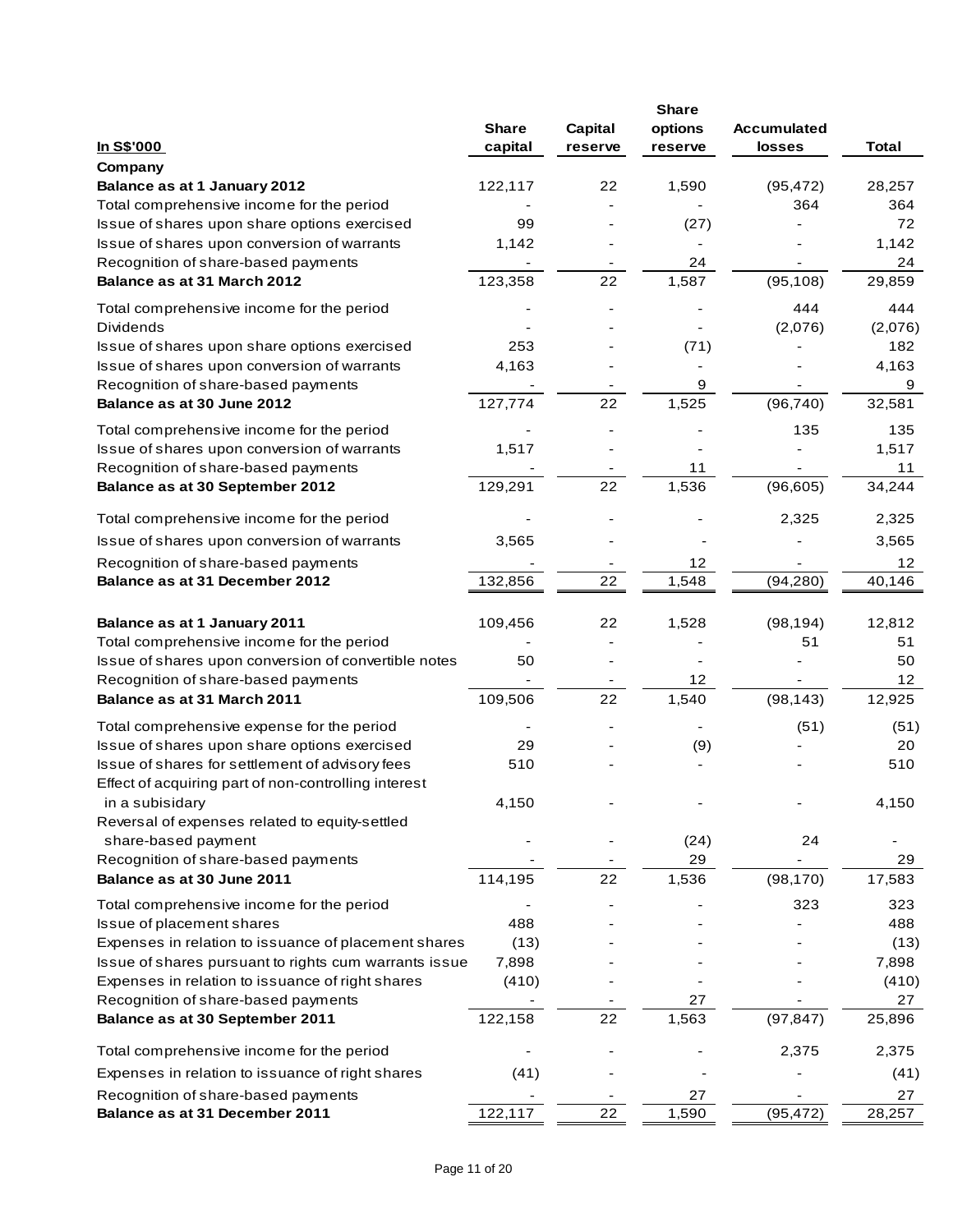**1(d)(ii) Details of any changes in the Company's share capital arising from rights issue, bonus issue, share buy-backs, exercise of share options or warrants, conversion of other issues of equity securities, issue of shares for cash or as consideration for acquisition or for any other purpose since the end of the previous period reported on. State also the number of shares that may be issued on conversion of all the outstanding convertibles as at the end of the current financial period reported on and as at the end of the corresponding period of the immediately preceding financial year.**

#### **Issued Share Capital**

In 4Q-12, the Company issued an additional 713,043,000 new ordinary shares at \$0.005 per share through conversion of 713,043,000 warrants.

As a result, the Company's issued and paid-up capital increased to \$132,855,976 divided into 8,446,831,386 shares as at 31 December 2012.

There were no movements in the Company's issued share capital for the quarter ended 31 December 2011.

#### **Warrants**

At 31 December 2012, there were 4,240,534,927 (31 December 2011: 6,318,223,656) outstanding warrants. Each warrant carries the right to subscribe for one new share in the capital of the Company at an exercise price of \$0.005.

#### **Share options**

The Company has a share option scheme known as mDR Limited Share Option Scheme 2003 which was approved by members of the Company at the Extraordinary General Meeting held on 13 January 2003.

At 31 December 2012, there were 55,539,274 (31 December 2011: 77,366,274) outstanding share options which would entitle the holders to subscribe for a total of 55,539,274 (31 December 2011: 77,366,274) ordinary shares.

The 55,539,274 share options outstanding at 31 December 2012 are approximately 0.66% of the share capital consisting of 8,446,831,386 issued shares at 31 December 2012.

#### **1(d)(iii) To show the total number of issued shares excluding treasury shares as at the end of the current financial period and as at the end of the immediately preceding year.**

|                    | Number of ordinary shares |               |
|--------------------|---------------------------|---------------|
|                    | 31-Dec-12                 | 31-Dec-11     |
| Issued and paid up | 8,446,831,386             | 6,318,223,657 |

#### **1(d)(iv) A statement showing all sales, transfers, disposal, cancellation and/or use of treasury shares as at the end of the current financial period reported on.**

Not applicable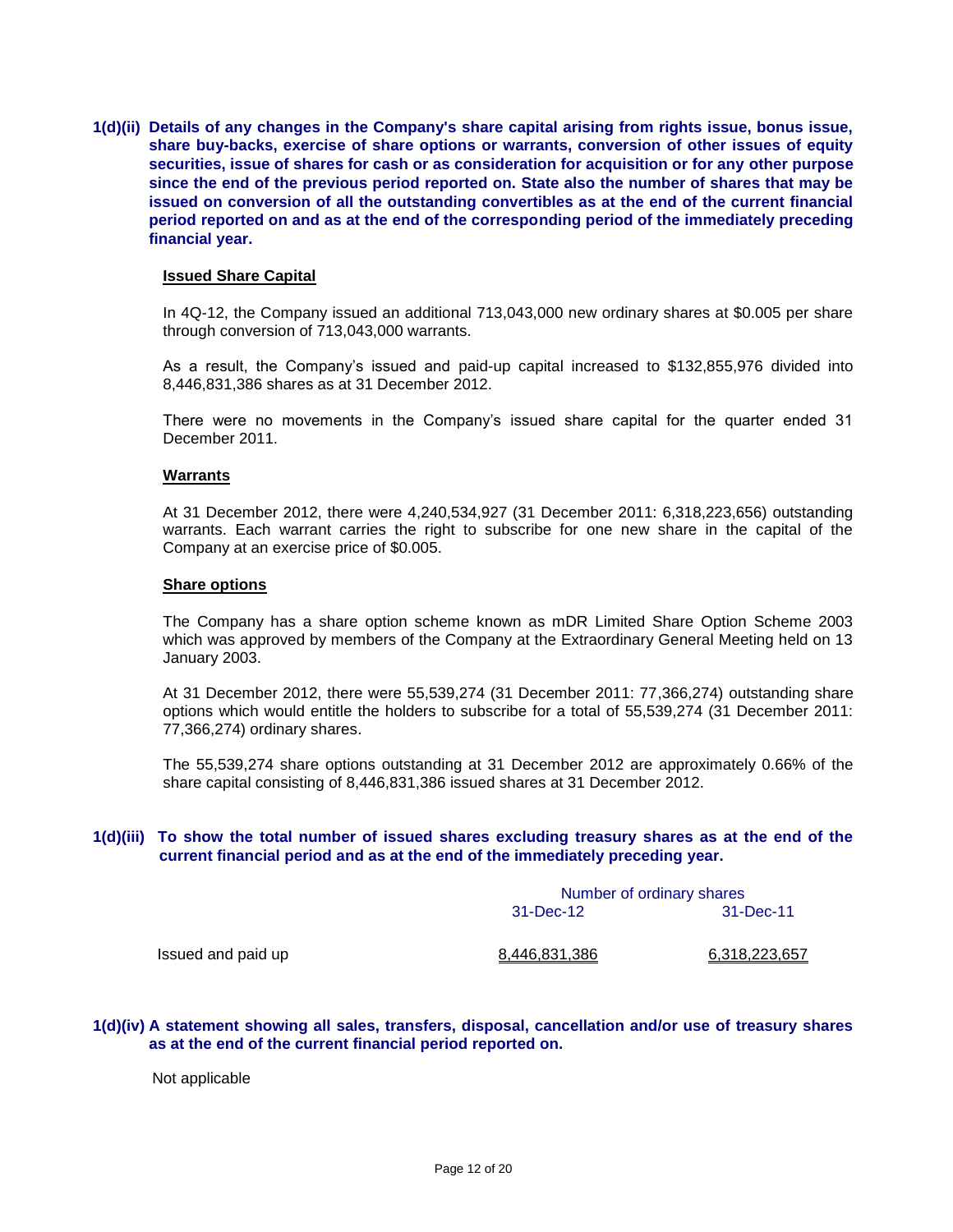#### **2. Whether the figures have been audited, or reviewed and in accordance with which standard**

The figures have not been audited or reviewed by the auditors of the Company.

#### **3. Where the figures have been audited or reviewed, the auditors' report (including any qualifications or emphasis of matter)**

Not applicable

#### **4. Whether the same accounting policies and methods of computation as in the issuer's most recently audited annual financial statements have been applied**

The Group has applied the same accounting policies and methods of computation in the financial statements for the current financial period as compared with those used in the audited financial statements for the financial year ended 31 December 2011.

#### **5. If there are any changes in the accounting policies and methods of computation, including any required by an accounting standard, what has changed, as well as the reasons for, and the effect of, the change**

The Group has adopted all the new and revised Singapore Financial Reporting Standards ("FRS") for accounting periods beginning 1 January 2012, where applicable.

The adoption of new / revised FRS and INT FRS does not result in changes to the Group's and the Company's accounting policies and has no material effect on the amounts reported for the current or prior period.

### **6. Earnings per ordinary share of the Group for the current period reported on and the corresponding period of the immediately preceding financial year, after deducting any provision for preference dividends**

|                                                | 4Q-12 | 4Q-11 | <b>YTD-12</b> | YTD-  |
|------------------------------------------------|-------|-------|---------------|-------|
| <b>Earnings per ordinary share</b>             |       |       |               | 11    |
| (based on consolidated net profit              | cents | cents | cents         | cents |
| attributable to equity holders of the Company) |       |       |               |       |
| From continuing and discontinued operations:   |       |       |               |       |
| - Basic                                        | 0.033 | 0.059 | 0.075         | 0.148 |
| - Fully diluted                                | 0.023 | 0.058 | 0.053         | 0.148 |
|                                                |       |       |               |       |
| From continuing operations:                    |       |       |               |       |
| - Basic                                        | 0.033 | 0.055 | 0.075         | 0.142 |
| - Fully diluted                                | 0.023 | 0.054 | 0.053         | 0.142 |
|                                                |       |       |               |       |
| From discontinuing operations:                 |       |       |               |       |
| - Basic                                        |       | 0.004 |               | 0.006 |
| - Fully diluted                                |       | 0.004 |               | 0.006 |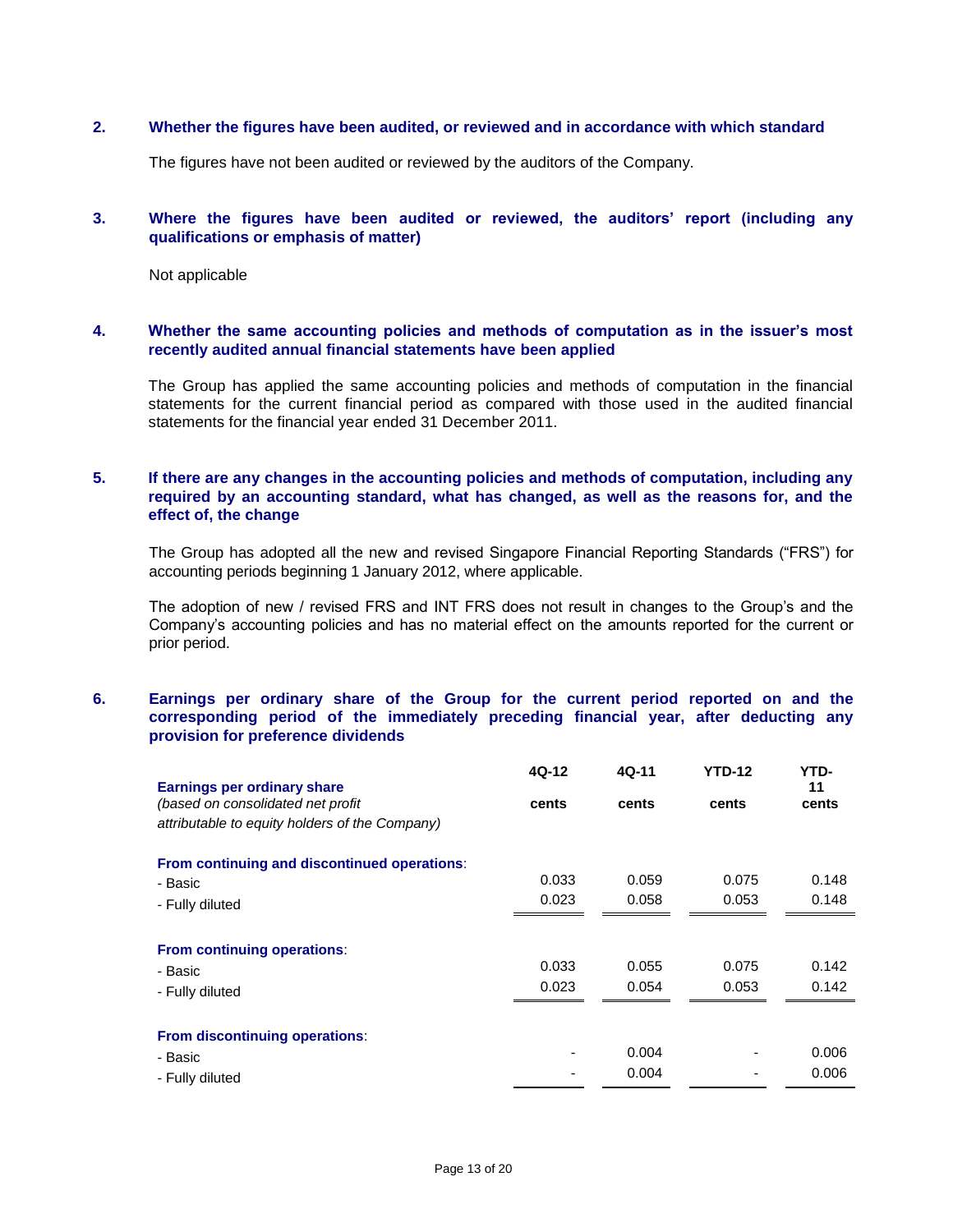Basic earnings per ordinary share is computed based on the weighted average number of shares in issue during the period of 7,306,161,886 (4Q-11: 4,713,100,079).

Fully diluted earnings per ordinary share is computed based on the weighted average number of shares during the period adjusted for the effect of all potential dilutive ordinary shares of 10,403,265,590 (4Q-11: 4,724,211,190).

## **7. Net asset value (for the issuer and Group) per ordinary share based on issued share capital of the issuer at the end of the (a) current period reported on and (b) immediately preceding financial year**

|                         |                           | Group                     | Company                   |                           |  |
|-------------------------|---------------------------|---------------------------|---------------------------|---------------------------|--|
|                         | 31-Dec-12<br><b>Cents</b> | 31-Dec-11<br><b>Cents</b> | 31-Dec-12<br><b>Cents</b> | 31-Dec-11<br><b>Cents</b> |  |
| Net Asset Value ("NAV") |                           |                           |                           |                           |  |
| per share               | 0.57                      | 0.53                      | 0.48                      | 0.45                      |  |

The NAV per share as at 31 December 2012 is calculated based on 8,446,831,386 (31 December 2011: 6,318,223,657) ordinary shares.

**8. A review of the performance of the Group, to the extent necessary for a reasonable understanding of the Group's business. The review must discuss any significant factors that affected the turnover, costs, and earnings of the Group for the current financial period reported on, including (where applicable) seasonal or cyclical factors. It must also discuss any material factors that affected the cash flow, working capital, assets or liabilities of the Group during the current financial period reported on**

#### **Revenue and profit after income tax**

The Group's revenue quarter-on-quarter remained constant whereas for YTD-12, it has decreased by 10% from \$357.0 million to \$319.7 million. The decrease in turnover was mainly due to a slowdown in the distribution business for FY 2012.

The Group's gross profit margins quarter-on-quarter and year-on-year have increased slightly from 9% to 10%, mainly due to a change in sales mix.

Net profits for the Group decreased by 14% from \$2.8 million to \$2.4 million quarter-on-quarter. However, if the tax credit of \$0.6 million from utilization of group relief in respect of prior years were excluded from 4Q-11 net profits, net profits for Q4-12 would be 10% higher than Q4-11 adjusted net profits of \$2.2 million. New product launches in 4Q-12 had contributed to the strong performance for the quarter.

Overall net profits for the Group decreased by 26% from \$7.6 million to \$5.6 million year-on-year; However, FY 2011 net profits of \$7.6 million include one-time gains such as liabilities written back, fair value gain and tax credit recognized amounting to \$1.6 million. Should these one-time gains be excluded from FY 2011 profits, FY 2012 net profits of \$5.6 million represents only a 6.7% decline from that of the previous year.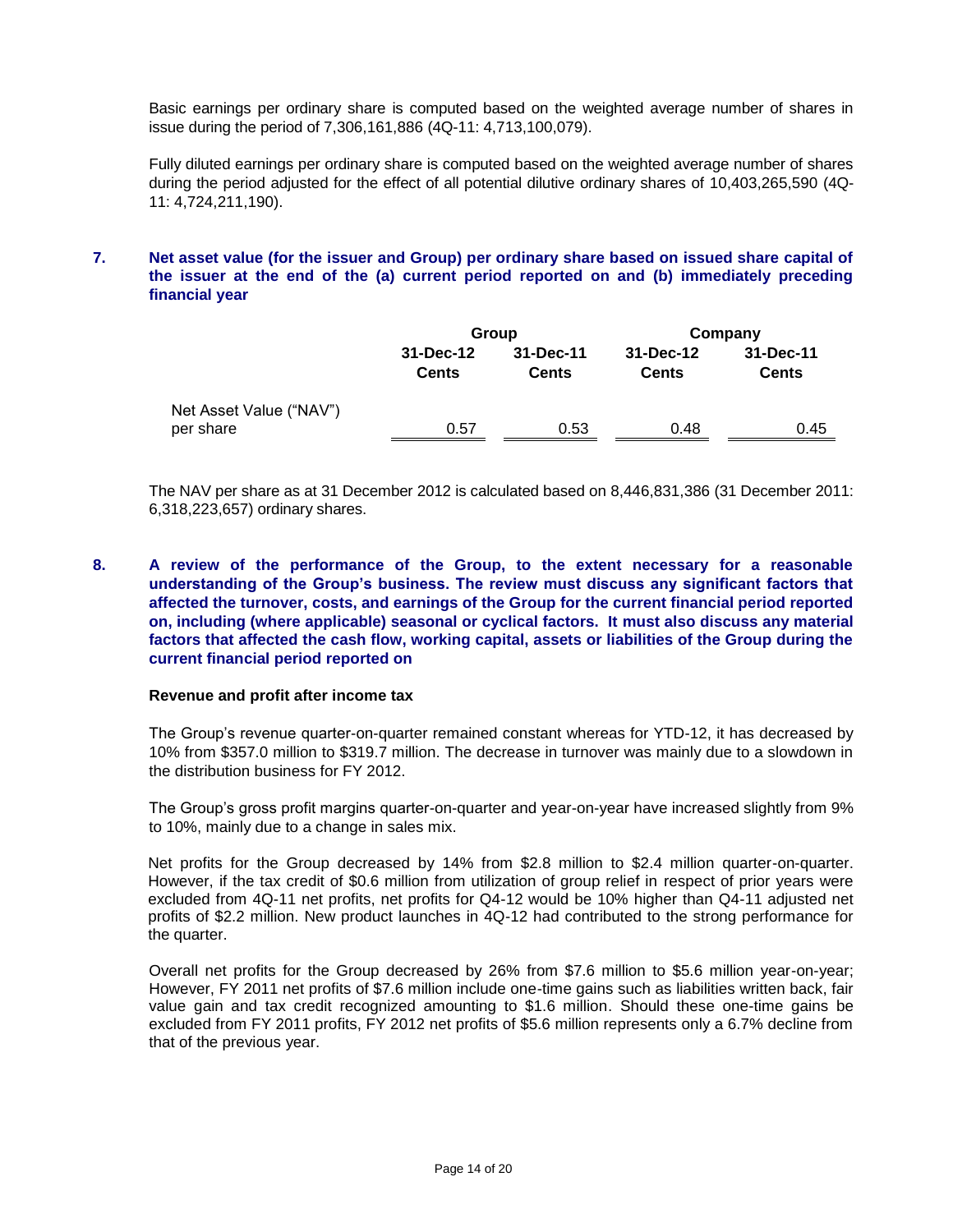#### **Cash flows**

For the quarter-on-quarter and year-on-year basis, the increase in cash position was mainly due to the conversion of warrants.

As at 31 December 2012, the Group's working capital increased to \$43.8 million, up from \$29.4 million as at 31 December 2011.

#### **9. Where a forecast, or a prospect statement, has been previously disclosed to shareholders, any variance between it and the actual results**

Not applicable

## **10. A commentary at the date of the announcement of the competitive conditions of the industry in which the Group operates and any known factors or events that may affect the Group in the next reporting period and the next 12 months**

The local economy is expected to register modest growth for the year, which may impact consumer sentiments. Challenges such as curbs on the inflow of foreign labour may affect the Group's performance in retail and AMS businesses. Despite such challenges, the Group remains cautiously optimistic for FY 2013; the Group will strive to maintain its proven track record in the industry with the continued support from its principals, and to broaden its revenue streams from selective overseas investments in new and complementary businesses.

## **11. A breakdown of sales as follows:-**

| In S\$'000                                                                         | FY2012  | <b>FY2011</b> | Inc/(Dec)<br>$\%$ |
|------------------------------------------------------------------------------------|---------|---------------|-------------------|
| Sales reported for first half year<br>Operating profit after tax before deducting  | 143,648 | 178.898       | $-20%$            |
| non-controlling interests reported for first half year                             | 2.379   | 3.108         | $-23%$            |
| Sales reported for second half year<br>Operating profit after tax before deducting | 176,036 | 178.262       | $-1\%$            |
| non-controlling interests reported for second half year                            | 3.244   | 4.525         | -28%              |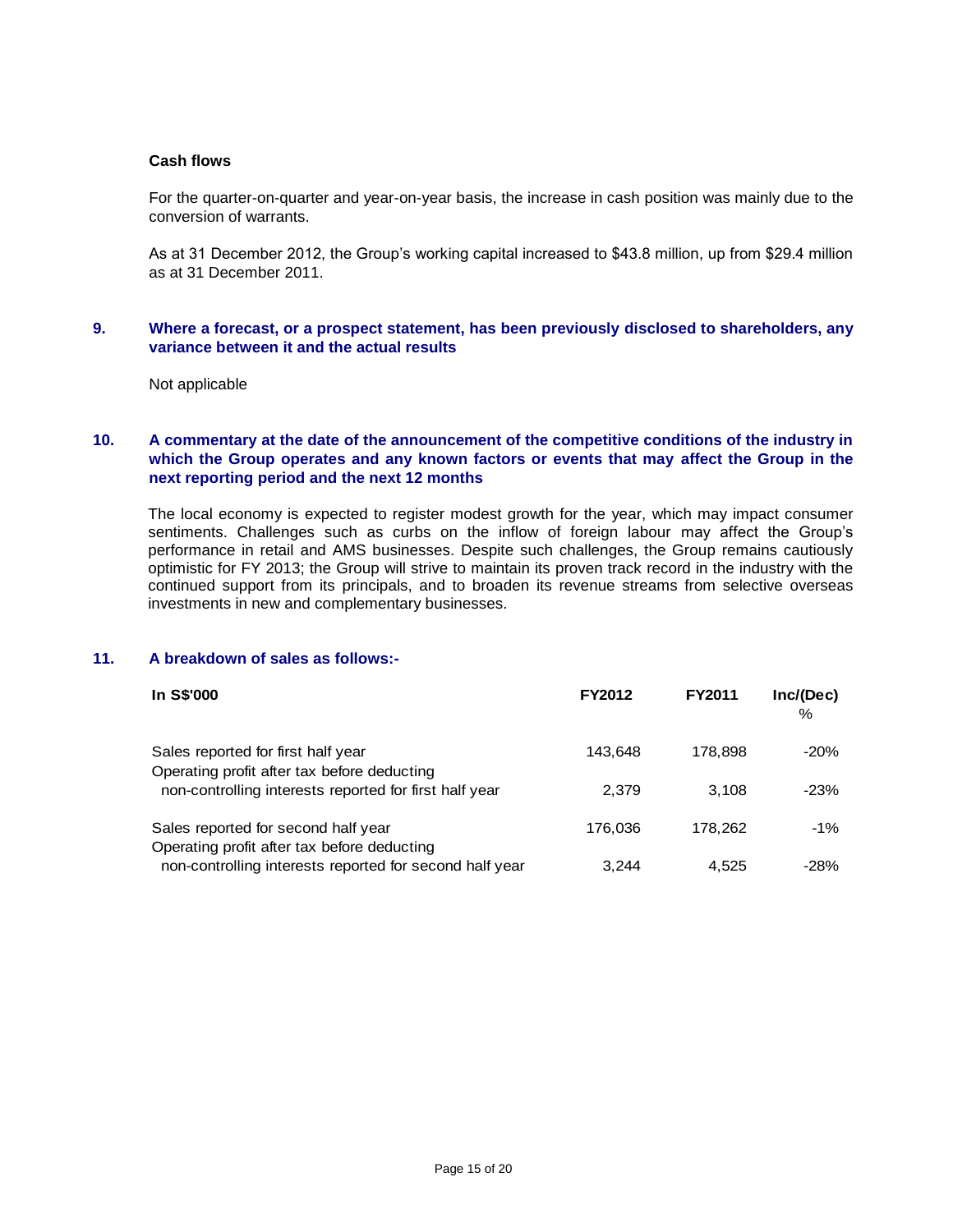#### **12. Dividend**

#### *(a) Current Financial Period Reported On*

Any dividend declared for the current financial period reported on?

Yes (Proposed, see note (c) )

| Name of Dividend   | <b>First and Final</b>      |
|--------------------|-----------------------------|
| Dividend Type      | Cash                        |
| Dividend per share | See note below              |
| Dividend Amount    | \$2.1 million (approximate) |
| Tax rate           | Tax exempt (One-Tier tax)   |

Issued shares as at 27 February 2013 is 8,575,875,050. On the basis that no warrants are converted and no employee share options are exercised prior to Book Closure Date, the dividend per share will be 0.024 cents. However, if all outstanding warrants of 4,111,491,263 and employee share options of 12,213,000 are converted and exercised respectively, before Book Closure Date, the dividend per share will be reduced to approximately 0.016 cents.

#### *(b) Corresponding Period of the Immediately Preceding Financial Year*

Any dividend declared for the corresponding period of the immediately preceding financial year?

Yes

| Name of Dividend   | <b>First and Final</b>    |
|--------------------|---------------------------|
| Dividend Type      | Cash                      |
| Dividend per share | \$0.00028 per share       |
| Dividend Amount    | \$2,076,000               |
| Tax rate           | Tax exempt (One-Tier tax) |

#### *(c) Date payable*

Subject to shareholders' approval at the Annual General Meeting proposed to be held on 26 April 2013, the proposed first and final dividend will be paid on 22 May 2013.

#### *(d) Books closure date*

The Share Transfer Books and Register of Members of the Company will be closed from 8 May 2013 after 5.00 p.m. to 9 May 2013 for the preparation of determining shareholders' entitlements to the first and final (tax exempt one-tier) dividends. For Proposed Dividend on a per share basis, please refer to note 12 (a).

Duly completed registration transfers received by the Company's Share Registrar, Boardroom Corporate & Advisory Services Pte Ltd, 50 Raffles Place, Singapore Land Tower #32-01 Singapore 048623 up to 5.00 p.m. on 8 May 2013 will be registered to determine shareholders' entitlements to the Proposed Dividend. Members whose Securities Accounts with The Central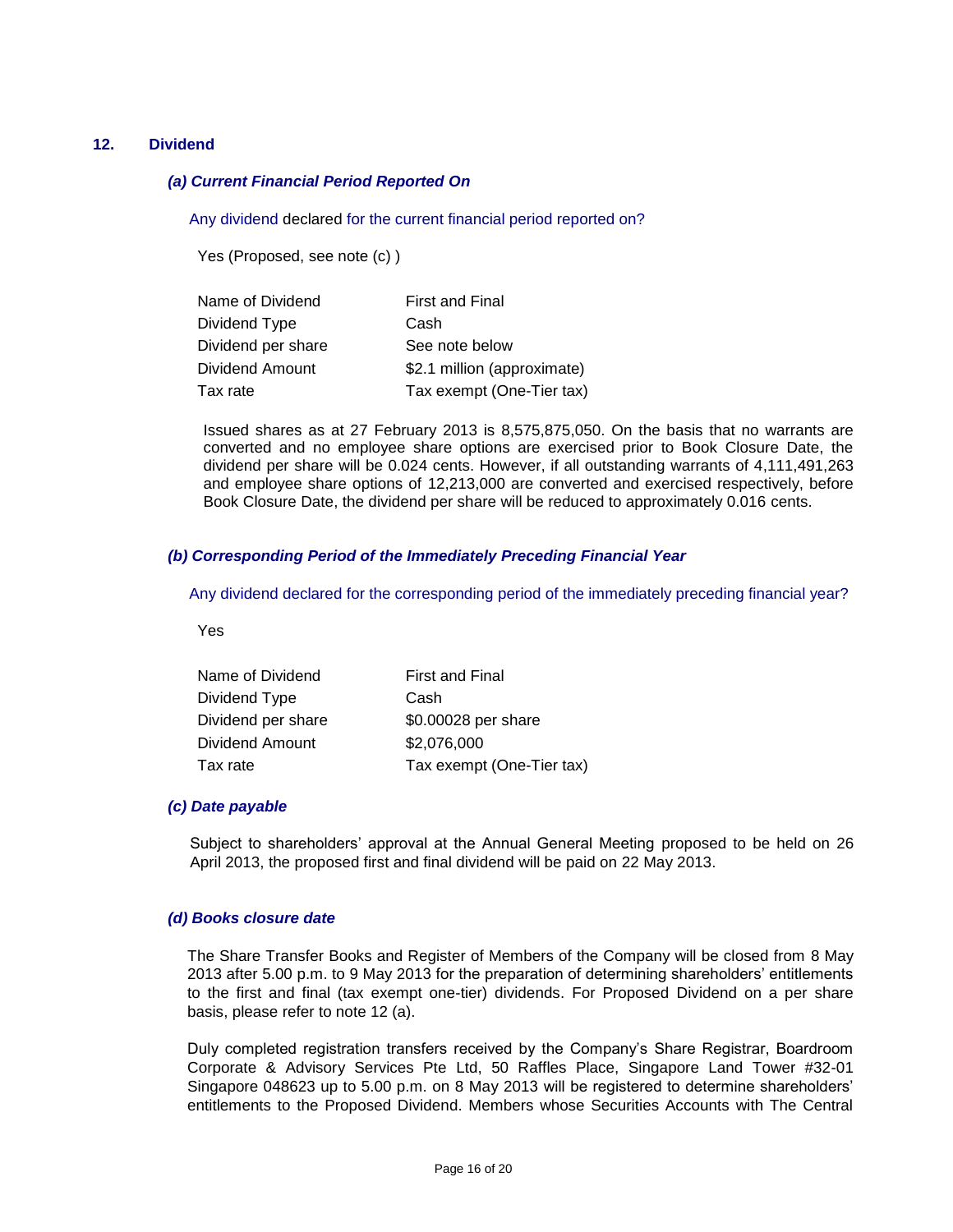Depository (Pte) Limited are credited with shares at 5.00 p.m. on 8 May 2013 will be entitled to the abovementioned Proposed Dividend.

### **13. If no dividend has been declared/recommended, a statement to that effect**

Not applicable

#### **14. Segment revenue and results for business or geographical segments (of the group) in the form presented in the issuer's most recently audited annual financial statements, with comparative information for the immediately preceding year.**

For management purposes, the Group is organised in two business segments, After-Market Services ("AMS") and Distribution Management Solutions ("DMS"). AMS provides after market repair services for telecommunication devices and consumer electronic products, whereas DMS is a distributor and retailer of telecommunication devices and mobile related services. The segments are the basis which the Group reports information to the Group's chief operating decision maker for the purposes of resource allocation and assessment of the segment information.

#### **(a) Business Segments**

# **FY2012**

| \$'000                                                      | Group      |            |                    |                |                     |                                   |  |
|-------------------------------------------------------------|------------|------------|--------------------|----------------|---------------------|-----------------------------------|--|
|                                                             |            | Continuing |                    |                | <b>Discontinued</b> |                                   |  |
|                                                             | <b>AMS</b> | <b>DMS</b> | <b>Unallocated</b> | <b>Total</b>   | <b>AMS</b>          | <b>Total</b>                      |  |
| <b>Segment revenue</b><br>External                          | 28,144     | 291,540    |                    | 319,684        |                     | 319,684                           |  |
| Inter-segment                                               | 28,144     | 291,540    |                    | 319,684        |                     | 319,684                           |  |
| <b>Segment result</b>                                       | (849)      | 6,134      |                    | 5,285          |                     | 5,285                             |  |
| Rental income<br>Gain from disposal of                      |            | 1,080      |                    | 1,080          |                     | 1,080                             |  |
| a subsidiary<br>Net foreign exchange loss                   | 94         |            |                    | 94<br>(45)     |                     | 94<br>(45)                        |  |
| Gain on disposal of plant and<br>equipment<br>Finance costs |            |            |                    | 23<br>(36)     |                     | 23<br>(36)                        |  |
| Profit before income tax<br>Income tax expense              |            |            |                    | 6,401<br>(778) |                     | 6,401<br>(778)                    |  |
| Net profit for the year                                     |            |            |                    | 5,623          |                     | 5,623<br>$\overline{\phantom{a}}$ |  |
| <b>Segment assets</b>                                       | 18,564     | 56,000     |                    | 74,564         |                     | 74,564<br>۰                       |  |
| <b>Segment liabilities</b>                                  | (6, 385)   | (18, 170)  | (1,708)            | (26, 263)      |                     | (26, 263)                         |  |
| <b>Other segment information</b>                            |            |            |                    |                |                     |                                   |  |
| Capital expenditure<br>Depreciation and amortisation        | 391<br>185 | 804<br>931 |                    | 1,195<br>1,116 |                     | 1,195<br>1,116                    |  |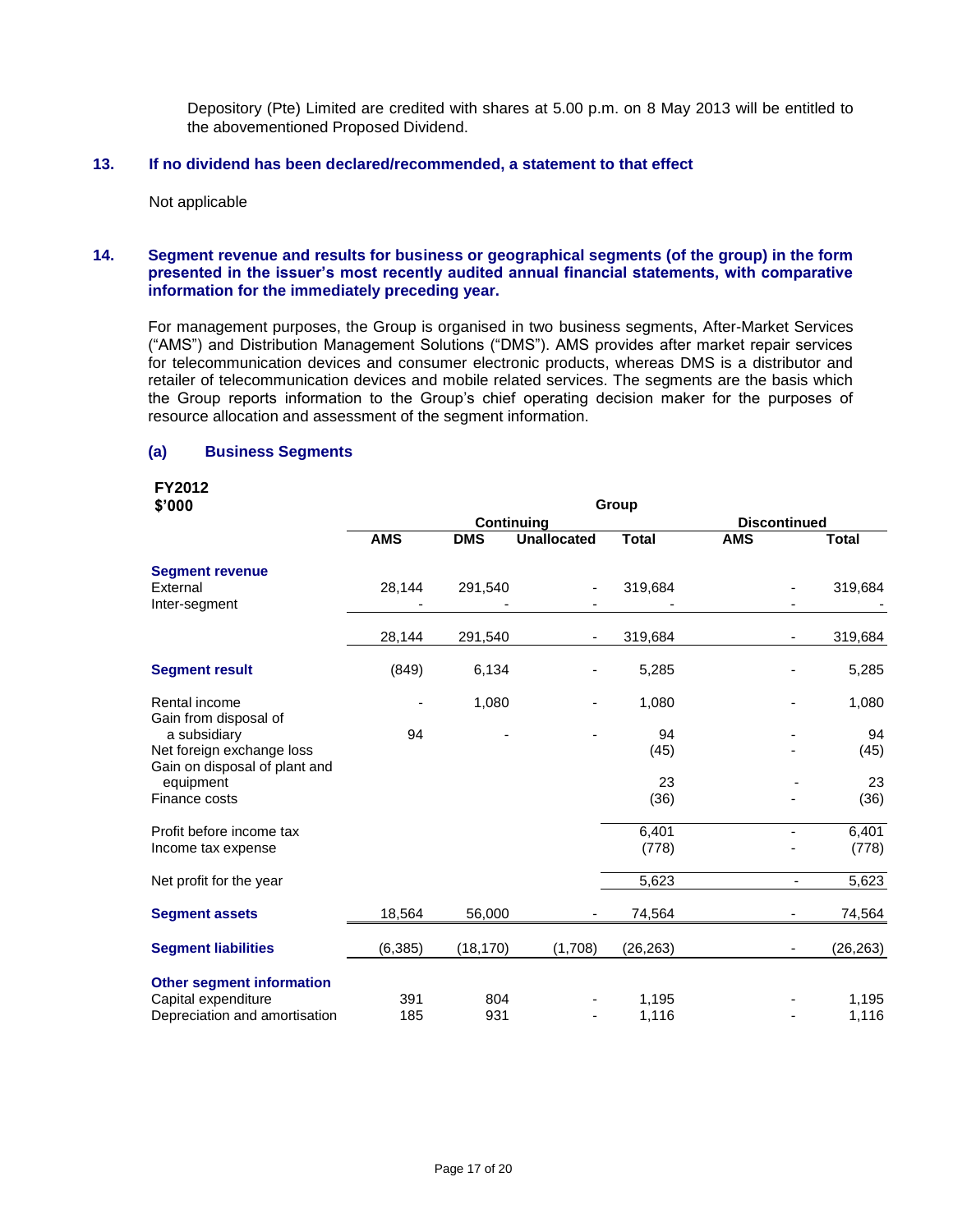# **FY2011**

| \$'000                                                                                                   | Group             |            |                     |              |            |              |  |
|----------------------------------------------------------------------------------------------------------|-------------------|------------|---------------------|--------------|------------|--------------|--|
|                                                                                                          | <b>Continuing</b> |            | <b>Discontinued</b> |              |            |              |  |
|                                                                                                          | <b>AMS</b>        | <b>DMS</b> | <b>Unallocated</b>  | <b>Total</b> | <b>AMS</b> | <b>Total</b> |  |
| <b>Segment revenue</b>                                                                                   |                   |            |                     |              |            |              |  |
| External                                                                                                 | 20,022            | 336,985    |                     | 357,007      |            | 357,007      |  |
| Inter-segment                                                                                            |                   |            |                     |              |            |              |  |
|                                                                                                          | 20,022            | 336,985    |                     | 357,007      |            | 357,007      |  |
| <b>Segment result</b>                                                                                    | (969)             | 6,673      |                     | 5,704        | 120        | 5,824        |  |
| Rental income<br>Gain from disposal of                                                                   |                   | 1,536      |                     | 1,536        |            | 1,536        |  |
| discontinued operations                                                                                  |                   |            |                     |              | 172        | 172          |  |
| Net foreign exchange loss                                                                                |                   |            |                     | (58)         | (16)       | (74)         |  |
| Loss on disposal of plant and                                                                            |                   |            |                     |              |            |              |  |
| equipment                                                                                                |                   |            |                     | (13)         |            | (13)         |  |
| Changes in fair value of<br>convertible loan notes<br>designated as fair value<br>through profit or loss |                   |            |                     | 589          |            | 589          |  |
| Liabilities written back                                                                                 |                   |            |                     | 354          |            | 354          |  |
| Finance costs                                                                                            |                   |            |                     | (404)        |            | (404)        |  |
| Profit before income tax                                                                                 |                   |            |                     | 7,708        | 276        | 7,984        |  |
| Income tax expense                                                                                       |                   |            |                     | (351)        |            | (351)        |  |
| Net profit for the year                                                                                  |                   |            |                     | 7,357        | 276        | 7,633        |  |
| <b>Segment assets</b>                                                                                    | 6,283             | 56,652     |                     | 62,935       |            | 62,935       |  |
| <b>Segment liabilities</b>                                                                               | (4, 512)          | (22, 788)  | (1, 497)            | (28, 797)    |            | (28, 797)    |  |
| <b>Other segment information</b>                                                                         |                   |            |                     |              |            |              |  |
| Capital expenditure                                                                                      | 664               | 1,472      |                     | 2,136        |            | 2,136        |  |
| Depreciation and amortisation                                                                            | 87                | 930        |                     | 1,017        |            | 1,017        |  |
| Reversal of impairment loss on                                                                           |                   |            |                     |              |            |              |  |
| plant and equipment                                                                                      |                   |            |                     |              | (34)       | (34)         |  |

# **(b) Geographical segment**

# **Segment revenue**

|           |                  | Revenue from external<br>customers |  |
|-----------|------------------|------------------------------------|--|
|           | FY2012<br>\$'000 | FY2011<br>\$'000                   |  |
| Singapore | 318,432          | 355,091                            |  |
| Malaysia  | 1,252            | 1,916                              |  |
|           | 319,684          | 357,007                            |  |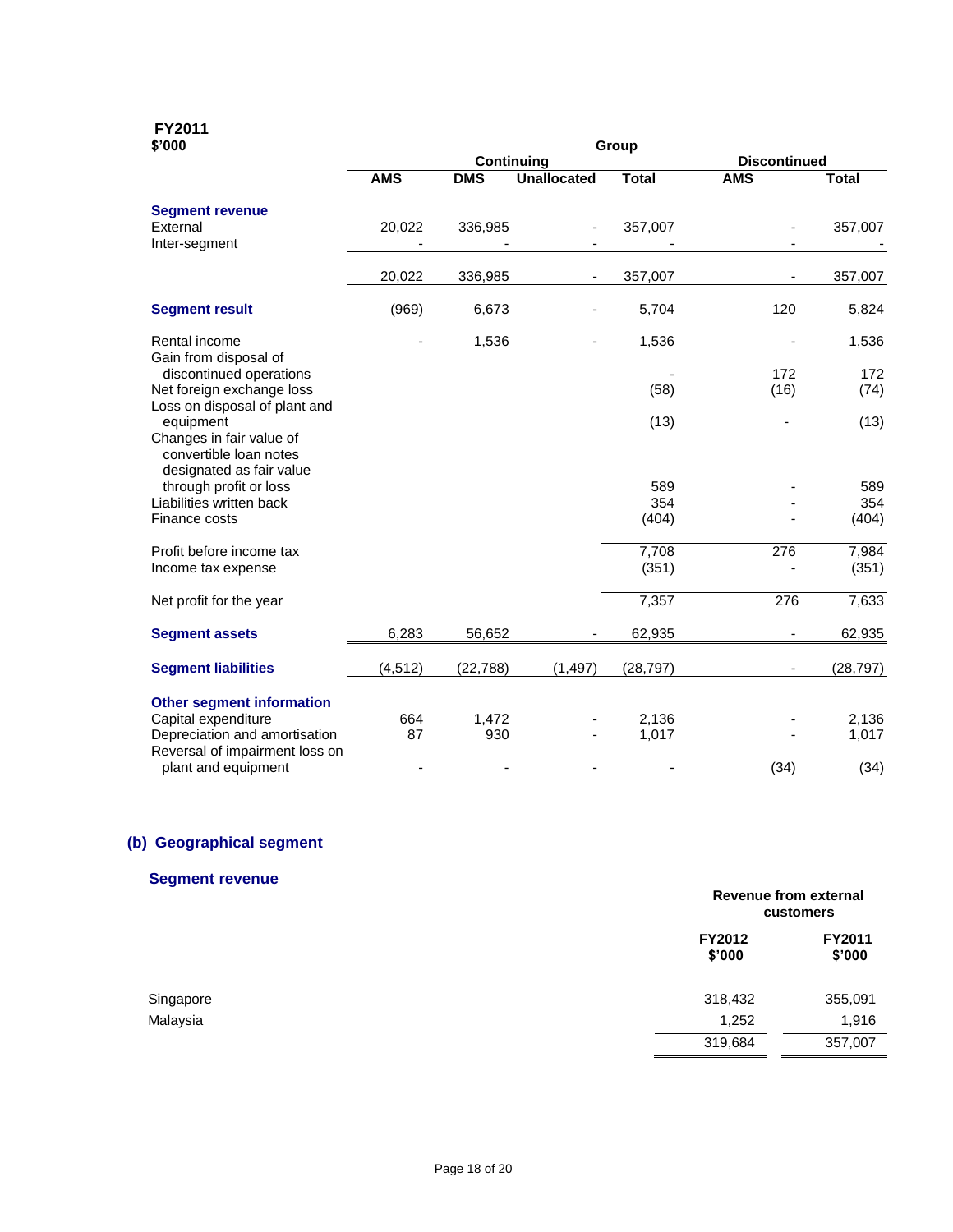## **Other geographical information**

|           |                  | <b>Segment non-current assets</b> |  |  |
|-----------|------------------|-----------------------------------|--|--|
|           | FY2012<br>\$'000 | FY2011<br>\$'000                  |  |  |
| Singapore | 5,191            | 5,441                             |  |  |
| Malaysia  | ົ                | 19                                |  |  |
| Total     | 5,193            | 5,460                             |  |  |

## **15. Interested Person Transactions**

| Name of interested person                         | Aggregate value of all<br>interested person<br>transactions during the<br>financial year under review<br>excluding transactions less<br>than \$100,000 and<br>transactions conducted<br>under shareholders'<br>mandate pursuant to Rule<br>920 of the SGX Listing<br>Manual) | Aggregate value of all<br>interested person<br>transactions conducted<br>under shareholders'<br>mandate pursuant to<br>Rule 920 of the SGX<br><b>Listing Manual</b><br>(excluding transactions<br>less than \$100,000) |  |
|---------------------------------------------------|------------------------------------------------------------------------------------------------------------------------------------------------------------------------------------------------------------------------------------------------------------------------------|------------------------------------------------------------------------------------------------------------------------------------------------------------------------------------------------------------------------|--|
|                                                   | \$'000                                                                                                                                                                                                                                                                       | \$'000                                                                                                                                                                                                                 |  |
| Pacific Organisation Pte Ltd<br>- rental expenses | 435                                                                                                                                                                                                                                                                          | Nil                                                                                                                                                                                                                    |  |

## **16. Use of proceeds**

The following sets out the status of the use of proceeds from the conversion of warrants pursuant to the renounceable non-underwritten rights cum warrants issue undertaken by the Company in 2011.

|                                            | S\$'000 |  |
|--------------------------------------------|---------|--|
| Balance of proceeds as at 1 October 2012   | 270     |  |
| Proceeds received for the period           | 3.565   |  |
| Balance of proceeds as at 31 December 2012 | 3,835   |  |

The use of proceeds is in accordance with the intended use of the net proceeds as described in the Offer Information Statement dated 1 September 2011.